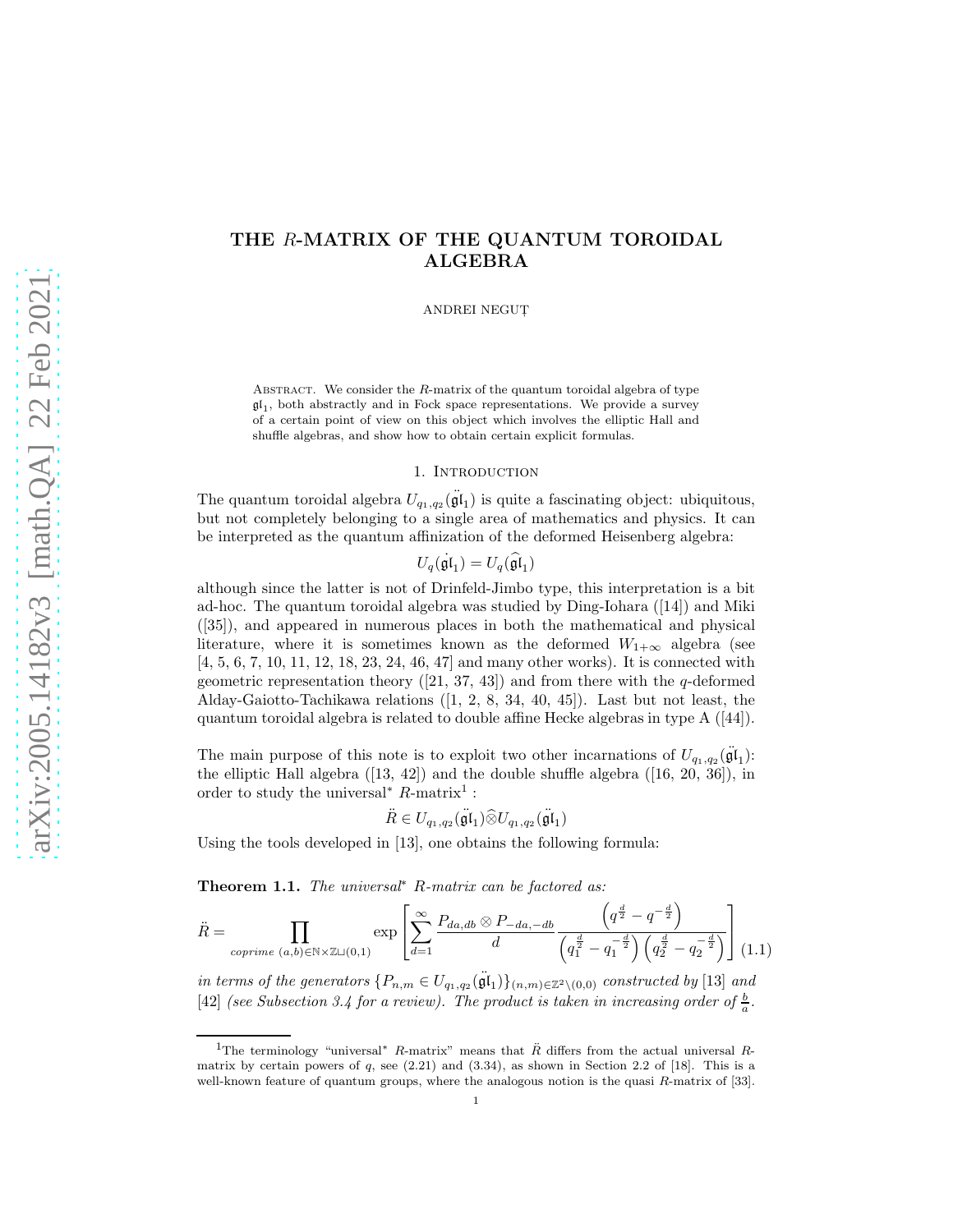Formula (1.1) arises from the fact that products of the  $P_{n,m}$ 's in increasing order of slope form an orthogonal basis of the quantum toroidal algebra, which itself stems from the fact that coherent sheaves on an elliptic curve have Harder-Narasimhan filtrations. Moreover, (1.1) may be interpreted as a quantum toroidal version of the celebrated product formulas for universal R-matrices of quantum groups from [15, 29, 30, 31, 32, 41]. The  $\mathfrak{gl}_n$  analogue of the (1.1) was studied in [39].

Combining (1.1) with the shuffle algebra computations developed in [36], one can obtain explicit formulas for the image of  $R$  in two types of Fock spaces<sup>2</sup>:

$$
U_{q_1,q_2}(\ddot{\mathfrak{gl}}_1) \cap F_u^{\uparrow}
$$
 and  $F_u^{\rightarrow}$ 

These formulas can be found in Theorems 4.10 and 4.16, respectively, and can be used to understand tensor products of Fock spaces as representations of the quantum toroidal algebra. As explained in [2], such tensor products govern the five-dimensional AGT relations ([1, 8]).

I would like to thank Mikhail Bershtein, Jean-Emile Bourgine, Boris Feigin, Alexandr Garbali, Roman Gonin, Andrei Okounkov, Francesco Sala, Olivier Schiffmann, Junichi Shiarishi, Yan Soibelman and Alexander Tsymbaliuk for numerous wonderful discussions on the subject of quantum toroidal algebras over the years. I gratefully acknowledge NSF grants DMS-1760264 and DMS-1845034, as well as support from the Alfred P. Sloan Foundation.

### 2. Warm-up: the deformed Heisenberg algebra

**2.1.** Let  $\mathbb{F}$  be a field, implicitly the ground field of all our constructions. Recall that a bialgebra is an algebra A with unit 1 which is endowed with homomorphisms:

$$
\Delta: A \to A \otimes A \quad \text{and} \quad \varepsilon: A \to \mathbb{F}
$$

called coproduct and counit, respectively, which satisfy certain compatibility properties. We will often employ Sweedler notation for the coproduct:

$$
\Delta(a) = a_1 \otimes a_2 \tag{2.1}
$$

the meaning of which is that there is an implied summation of tensors in the righthand side. Given two bialgebras  $A^+$  and  $A^-$ , a pairing between them:

$$
\langle \cdot, \cdot \rangle : A^+ \otimes A^- \to \mathbb{F} \tag{2.2}
$$

is called a bialgebra pairing if it intertwines the product and coproduct as below:

$$
\langle a \cdot a', b \rangle = \langle a \otimes a', \Delta^{\mathrm{op}}(b) \rangle \tag{2.3}
$$

$$
\langle a, b \cdot b' \rangle = \langle \Delta(a), b \otimes b' \rangle \tag{2.4}
$$

for all  $a, a' \in A^+$ , and  $b, b' \in A^-$ . Given such a bialgebra pairing, we can form the Drinfeld double ([15]) of the bialgebras  $A^+$  and  $A^-$ , namely the vector space:

$$
A = A^+ \otimes A^- \tag{2.5}
$$

<sup>&</sup>lt;sup>2</sup>The representations  $F_u^{\uparrow}$  and  $F_u^{\rightarrow}$  were denoted by  $F_u^{(0,1)}$  and  $F_u^{(1,0)}$ , respectively, in [3].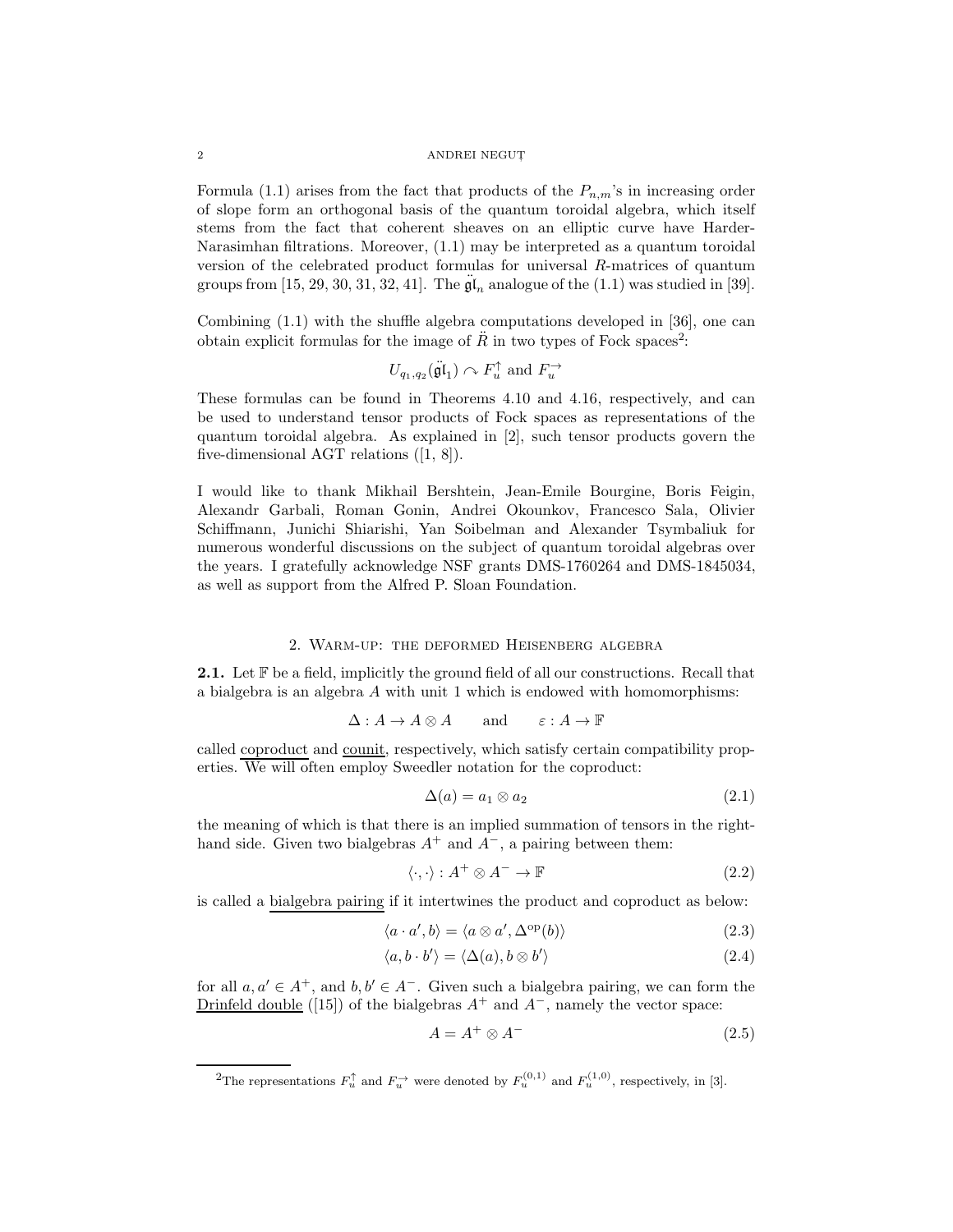One can make A into a bialgebra by requiring that  $A^+ \cong A^+ \otimes 1$  and  $A^- \cong 1 \otimes A^$ be sub-bialgebras, and that the multiplication of elements coming from different tensor factors be constrained by the relation:

$$
a_1 \cdot b_1 \langle a_2, b_2 \rangle = \langle a_1, b_1 \rangle b_2 \cdot a_2 \tag{2.6}
$$

for all  $a_1, b_1 \in A^+$  and  $a_2, b_2 \in A^-$ .

**Remark 2.2.** To define the bialgebra structure on  $(2.5)$  using relation  $(2.6)$ , one needs all bialgebras involved to be Hopf algebras. In other words, there must exist antipode maps  $S: A^{\pm} \to A^{\pm}$  which satisfy certain compatibility conditions with the product, coproduct and pairing, and then relation  $(2.6)$  will be equivalent to:

$$
\langle S^{-1}(a_1), b_1 \rangle a_2 b_2 \langle a_3, b_3 \rangle = b \cdot a \tag{2.7}
$$

for all  $a \in A^+$  and  $b \in A^-$ . Formula (2.7) is the one which allows to unambiguously define the product on the vector space (2.5). The reason why we do not write down the antipode explicitly is that in all cases studied in the present paper, it exists and is uniquely determined by the bialgebra structure, and it is a straightforward exercise to write it down and to check that it satisfies all the required compatibility properties.

2.3. If the pairing (2.2) is non-degenerate, then we may define:

$$
R = \sum_{i} a_i \otimes b_i \in A^+ \otimes A^- \hookrightarrow A \otimes A \tag{2.8}
$$

as  $\{a_i, b_i\}_i$  go over any set of dual bases with respect to the pairing. The canonical tensor  $(2.8)$  is called the universal R-matrix of A, and satisfies the properties:

$$
R \cdot \Delta(a) = \Delta^{\text{op}}(a) \cdot R \tag{2.9}
$$

for any  $a \in A$  (here  $\Delta^{op}$  denotes the opposite coproduct, which is obtained from  $\Delta$ by switching the two tensor factors), as well as:

$$
(\Delta \otimes 1)R = R_{13}R_{23} \tag{2.10}
$$

$$
(1 \otimes \Delta)R = R_{13}R_{12} \tag{2.11}
$$

where  $R_{12} = R \otimes 1$ ,  $R_{23} = 1 \otimes R$ , and  $R_{13}$  is defined analogously. The importance of this construction is the following: property (2.9) implies that for any representations  $V, W \in \text{Rep}(A)$ , the operator  $R_W^V$  given by:

$$
A \otimes A \to \text{End}(V \otimes W), \quad R \mapsto R_W^V
$$

intertwines the A-module structures  $V \otimes W$  and  $W \otimes V$  (up to a swap of the factors). We may also perform this construction for a single representation  $V \in \text{Rep}(A)$ :

$$
A \otimes A \to A \otimes \text{End}(V), \qquad R \mapsto R_V
$$
  
 $A \otimes A \to \text{End}(V) \otimes A, \qquad R \mapsto R^V$ 

Explicitly, the way one defines  $R_V$  (respectively  $R^V$ ) is to write R as a sum of tensors  $a \otimes b \in A \otimes A$ , and replace each b (respectively a) that appears in such tensors by the corresponding endomorphism of  $V$  prescribed by the A-module structure of  $V$ . Given a vector and covector  $v \in V$ ,  $\lambda \in V^{\vee}$ , we may therefore consider:

$$
\lambda R_v \in A \qquad \text{and} \qquad ^{\lambda} R^v \in A \tag{2.12}
$$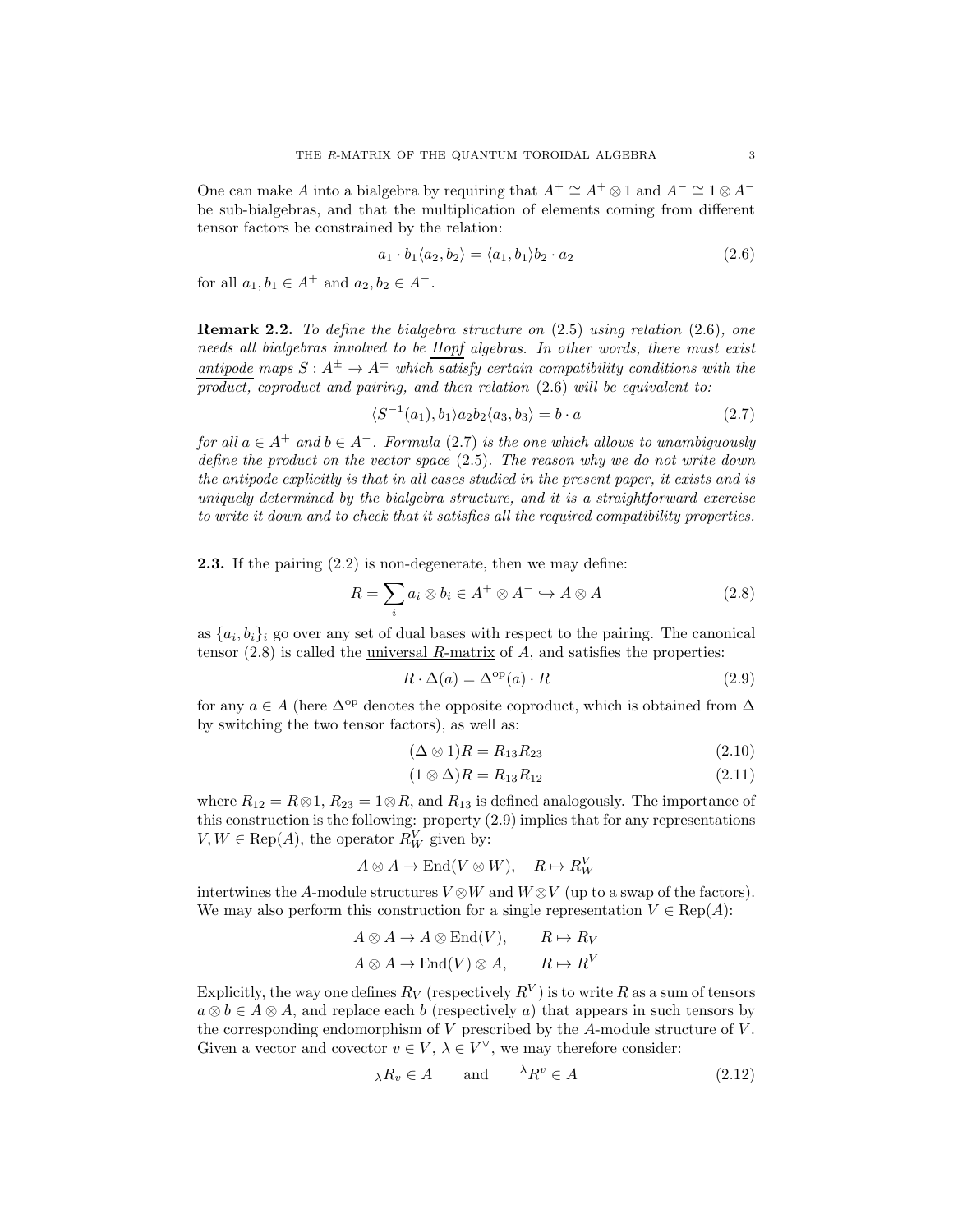obtained by taking the  $\langle \lambda | v \rangle$  matrix coefficient of  $R_V$  (respectively  $R^V$ ) in the second (respectively first) tensor factor.

## **2.4.** Consider two formal parameters  $q_1$  and  $q_2$ , and set:

$$
q = q_1 q_2 \tag{2.13}
$$

We will slightly abuse notation by writing  $\mathbb{Q}(q_1, q_2)$  instead of  $\mathbb{Q}(q_1^{\frac{1}{2}}, q_2^{\frac{1}{2}})$ , which the reader should interpret as the fact that we fix square roots of  $q_1$  and  $q_2$ . As these square roots are simply cosmetic, and not essential, features of the theory, this abuse seems acceptable. Let us consider the deformed Heisenberg algebra:

$$
U_q(\mathfrak{gl}_1) = \mathbb{Q}(q_1, q_2) \left\langle P_n, c^{\pm 1} \right\rangle_{n \in \mathbb{Z} \setminus 0} \left\langle c^{\text{ central}}_{\text{relation (2.14)}}
$$

where:

$$
\[P_n, P_{n'}\] = \delta_{n+n'}^0 \frac{n\left(q_1^{\frac{n}{2}} - q_1^{-\frac{n}{2}}\right)\left(q_2^{\frac{n}{2}} - q_2^{-\frac{n}{2}}\right)}{\left(q^{-\frac{n}{2}} - q^{\frac{n}{2}}\right)} \left(c^n - c^{-n}\right) \tag{2.14}
$$

It is a bialgebra with respect to the coproduct determined by:

$$
\Delta(c) = c \otimes c
$$

$$
\Delta(P_n) = \begin{cases} P_n \otimes 1 + c^n \otimes P_n & \text{if } n > 0 \\ P_n \otimes c^n + 1 \otimes P_n & \text{if } n < 0 \end{cases}
$$

and the counit determined by  $\varepsilon(c) = 1$ ,  $\varepsilon(P_n) = 0$  for all *n*. Moreover:

$$
U_q^{\geq}(\mathfrak{gl}_1) = \mathbb{Q}(q_1, q_2)[P_n, c^{\pm 1}]_{n \in \mathbb{N}}
$$
  

$$
U_q^{\leq}(\mathfrak{gl}_1) = \mathbb{Q}(q_1, q_2)[P_{-n}, c^{\pm 1}]_{n \in \mathbb{N}}
$$

(here  $\mathbb{N} = \mathbb{Z}_{>0}$ ) are sub-bialgebras of  $U_q(\mathfrak{gl}_1)$ , and there is a bialgebra pairing:

$$
\langle \cdot, \cdot \rangle : U_q^{\geq}(\mathfrak{gl}_1) \otimes U_q^{\leq}(\mathfrak{gl}_1) \to \mathbb{Q}(q_1, q_2) \tag{2.15}
$$

determined by:

$$
\langle c, - \rangle = \langle -, c \rangle = \varepsilon(-) \tag{2.16}
$$

$$
\left\langle P_n, P_{-n'} \right\rangle = \delta_{n'}^n \frac{n \left( q_1^{\frac{n}{2}} - q_1^{-\frac{n}{2}} \right) \left( q_2^{\frac{n}{2}} - q_2^{-\frac{n}{2}} \right)}{\left( q^{\frac{n}{2}} - q^{-\frac{n}{2}} \right)} \tag{2.17}
$$

and properties  $(2.3)-(2.4)$ . It is easy to show that:

$$
U_q(\dot{\mathfrak{gl}}_1)=U_q^{\geq}(\dot{\mathfrak{gl}}_1)\otimes U_q^{\leq}(\dot{\mathfrak{gl}}_1)\Big/ (c\otimes 1-1\otimes c)
$$

is the Drinfeld double constructed with respect to the pairing (2.15).

**Remark 2.5.** Note that one can change the right-hand side of  $(2.14)$  to any scalars that depend on n, and alternatively, this can be achieved by changing the right-hand side of  $(2.17)$ . The reason why we prefer the scalars above is that they naturally appear in Macdonald polynomial theory (see [38] for a brief survey of the connection) and in the study of the quantum toroidal algebra (see Section 3).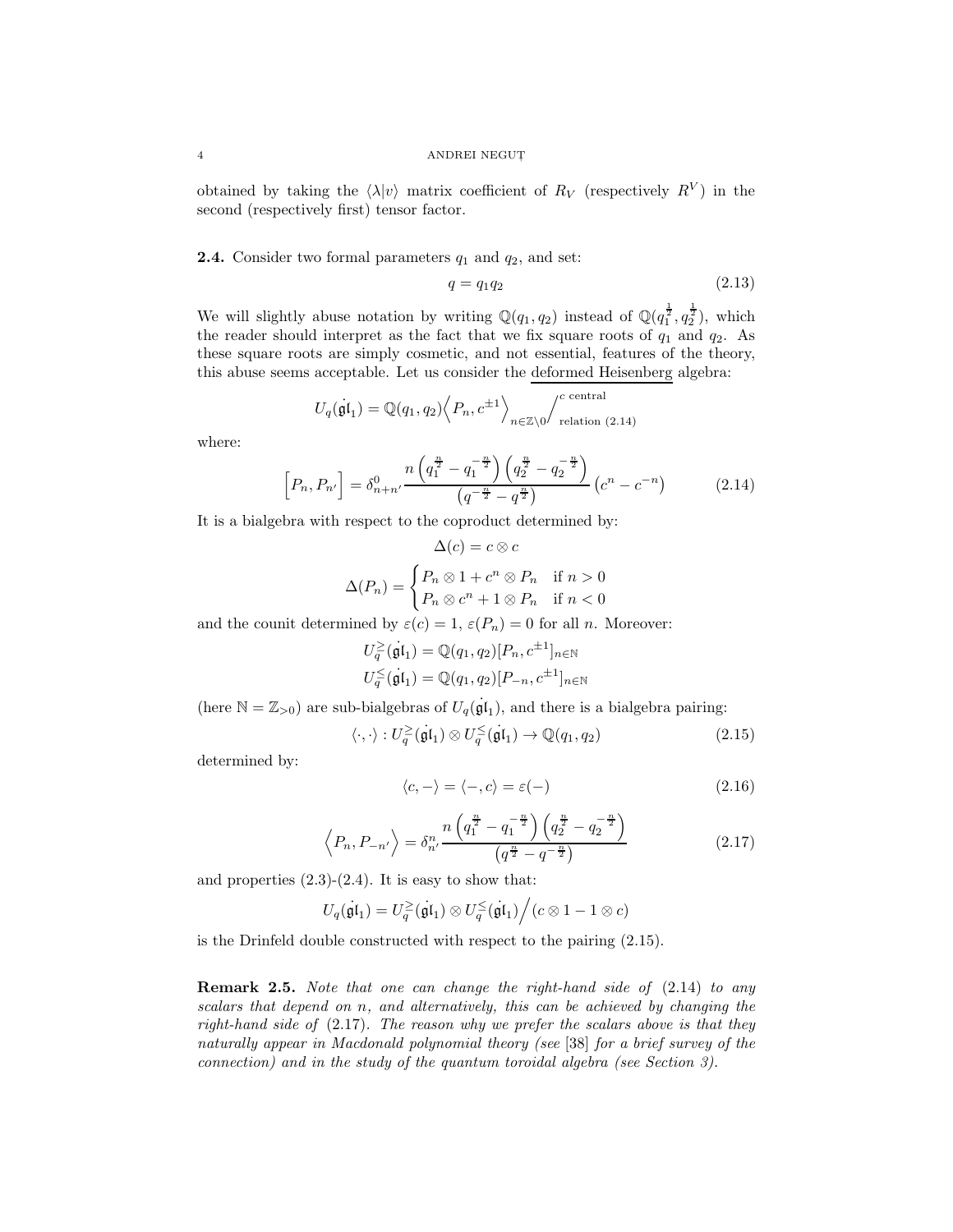2.6. It is easy to see that the restriction of the pairing  $(2.15)$  to the subalgebras:

$$
U_q^+(\mathfrak{gl}_1) = \mathbb{Q}(q_1, q_2)[P_n]_{n \in \mathbb{N}}
$$
  

$$
U_q^-(\mathfrak{gl}_1) = \mathbb{Q}(q_1, q_2)[P_{-n}]_{n \in \mathbb{N}}
$$

is non-degenerate. Indeed, as  $\bar{n} = (n_1 \geq \cdots \geq n_t)$  goes over partitions, the products:

$$
P_{\pm \bar{n}} = P_{\pm n_1} \dots P_{\pm n_t}
$$

give rise to orthogonal bases with respect to (2.15):

$$
\left\langle P_{\bar{n}},P_{-\bar{n}'}\right\rangle =\delta^{\bar{n}}_{\bar{n}'}z_{\bar{n}}
$$

where:

$$
z_{\bar{n}} = \bar{n}! \prod_{i=1}^{t} \frac{n_i \left( q_1^{\frac{n_i}{2}} - q_1^{-\frac{n_i}{2}} \right) \left( q_2^{\frac{n_i}{2}} - q_2^{-\frac{n_i}{2}} \right)}{\left( q^{\frac{n_i}{2}} - q^{-\frac{n_i}{2}} \right)}
$$

and  $\bar{n}!$  is the product of factorials of the number of times each positive integer n appears in the partition  $\bar{n}$ . One would like to invoke formula (2.8) to conclude that the universal R-matrix of the deformed Heisenberg algebra is given by:

$$
\dot{R} := \sum_{\bar{n} \text{ partition}} \frac{P_{\bar{n}} \otimes P_{-\bar{n}}}{z_{\bar{n}}} = \exp\left[\sum_{n=1}^{\infty} \frac{P_n \otimes P_{-n}}{n} \frac{\left(q^{\frac{n}{2}} - q^{-\frac{n}{2}}\right)}{\left(q_1^{\frac{n}{2}} - q_1^{-\frac{n}{2}}\right)\left(q_2^{\frac{n}{2}} - q_2^{-\frac{n}{2}}\right)}\right] (2.18)
$$

Because the exponential is an infinite sum, (2.18) lies in a certain completion:

 $\dot{R} \in U_q(\dot{\mathfrak{gl}}_1) \widehat{\otimes} U_q(\dot{\mathfrak{gl}}_1)$ 

We call (2.18) the <u>universal<sup>∗</sup> R-matrix</u> of  $U_q(\mathfrak{gl}_1)$ , and note that it slightly differs from the actual universal R-matrix because it is not equal to the canonical tensor of the pairing (2.15). The reason for this is that it does not account for the powers of the central element c. To make matters worse, the expressions  $c^n - c^{n-1}$  lie in the kernel of the bialgebra pairing, making it degenerate, and thus not even allowing us to construct the canonical tensor. We will now show how to fix the issue.

2.7. To construct the actual universal R-matrix, one needs to introduce an "almost central" element d into the deformed Heisenberg algebra, and consider:

$$
\tilde{U}_q(\mathfrak{gl}_1) = U_q(\mathfrak{gl}_1) \otimes \mathbb{Q} \mathbb{Q}[d^{\pm 1}]\Big/ \Big([c,d] = 0, \ dP_n = q^{-n}P_n d\Big) \tag{2.19}
$$

with coproduct  $\Delta(d) = d \otimes d$ . Moreover, we must replace (2.16) by:

$$
\langle c, d \rangle = \langle d, c \rangle = q, \qquad \langle c \text{ or } d, P_n \rangle = \langle P_n, c \text{ or } d \rangle = 0 \tag{2.20}
$$

for all  $n \neq 0$ . It is straightforward to check that this gives rise to a bialgebra pairing between the two halves of (2.19). However, now we have a second problem, in that it is not clear to construct the canonical tensor on the infinite-dimensional vector space  $\mathbb{Q}(q_1, q_2)[c^{\pm 1}, d^{\pm 1}]$ . To remedy this issue, we set:

$$
q=e^{\hbar}
$$

and work over  $\mathbb{Q}((\hbar))$  instead of over  $\mathbb{Q}(q)$ . Then we replace the elements c and d by their logarithms  $\gamma$  and  $\delta$ , explicitly defined by:

$$
c = e^{\hbar \gamma}, \quad d = e^{\hbar \delta}
$$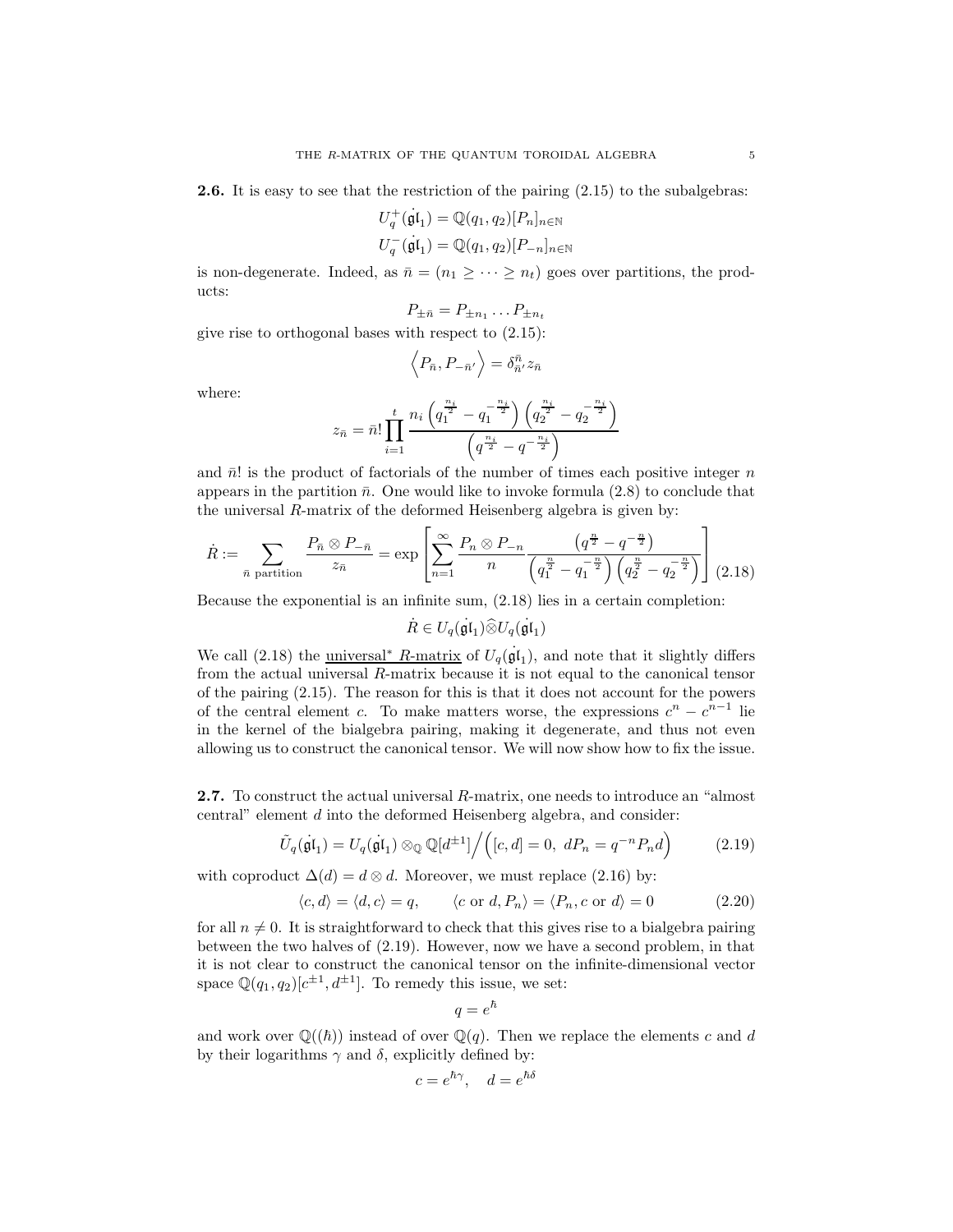Set  $\Delta(\gamma) = \gamma \otimes 1 + 1 \otimes \gamma$  and  $\Delta(\delta) = \delta \otimes 1 + 1 \otimes \delta$ , and define the pairing by:

$$
\langle \gamma, \delta \rangle = \langle \delta, \gamma \rangle = \frac{1}{\hbar}
$$

and all other pairings involving  $\gamma$  and  $\delta$  are set equal to 0. With this in mind, the canonical tensor restricted to the subalgebra generated by  $\gamma$ ,  $\delta$  takes the form:

$$
\sum_{n,n'=0}^{\infty} \gamma^n \delta^{n'} \otimes \delta^n \gamma^{n'} \cdot \frac{\hbar^{n+n'}}{n!n'!} = q^{\gamma \otimes \delta + \delta \otimes \gamma}
$$

Therefore, the correct formula for the universal R-matrix of  $U_q(\dot{\mathfrak{gl}}_1)$  is:

$$
R_{U_q(\dot{\mathfrak{gl}}_1)} = \dot{R} \cdot q^{\log_q c \otimes \log_q d + \log_q d \otimes \log_q c} \tag{2.21}
$$

where  $R \in U_q(\mathfrak{gl}_1) \widehat{\otimes} U_q(\mathfrak{gl}_1)$  is defined in (2.18). We stress once again the fact that in order to properly define the expression (2.21), one needs to make all the modifications explained in the present Subsection: introduce the "almost central" element d, work over power series in  $\log q$  and replace the elements c and d by their logarithms in base  $q$ . Since the power of  $q$  in  $(2.21)$  will always act by a simple operator in all representations we are concerned with, we will henceforth focus on providing formulas for  $\dot{R}$  (which will be the interesting part of the  $R$ -matrix for us).

**2.8.** The basic representation of  $U_q(\mathfrak{gl}_1)$  is the Fock space:

$$
F = \mathbb{Q}(q_1, q_2)[p_1, p_2, \dots] \tag{2.22}
$$

with the action given by:

$$
c\mapsto q^{\frac{1}{2}},\qquad d\mapsto q^{\deg}
$$

(here, deg denotes the grading on the polynomial ring which sets deg  $p_n = n$ ) and:

$$
P_{-n} \mapsto \text{multiplication by } p_n \tag{2.23}
$$

$$
P_n \to -n\left(q_1^{\frac{n}{2}} - q_1^{-\frac{n}{2}}\right)\left(q_2^{\frac{n}{2}} - q_2^{-\frac{n}{2}}\right)\frac{\partial}{\partial p_n} \tag{2.24}
$$

The universal<sup>∗</sup> R-matrix (2.18) in a tensor product of Fock modules is therefore:

$$
\dot{R}_F^F = \sum_{\bar{n}=(n_1 \geq \dots \geq n_t)} \frac{\partial}{\partial p_{\bar{n}}} \otimes p_{\bar{n}} \cdot \frac{1}{\bar{n}!} \prod_{i=1}^t \left( q^{-\frac{n_i}{2}} - q^{\frac{n_i}{2}} \right) \tag{2.25}
$$

where  $p_{\bar{n}} = p_{n_1} \dots p_{n_t}$  and  $\frac{\partial}{\partial p_{\bar{n}}} = \frac{\partial}{\partial p_{n_1}} \dots \frac{\partial}{\partial p_{n_t}}$ . We have:

$$
\dot{R}_F^F\in \mathrm{End}(F\otimes F)
$$

because all but finitely many of the summands in (2.25) act trivially on any vector of  $F \otimes F$ , thus making formula (2.25) a well-defined endomorphism. This will be the case with all infinite sums that we will write in the present paper.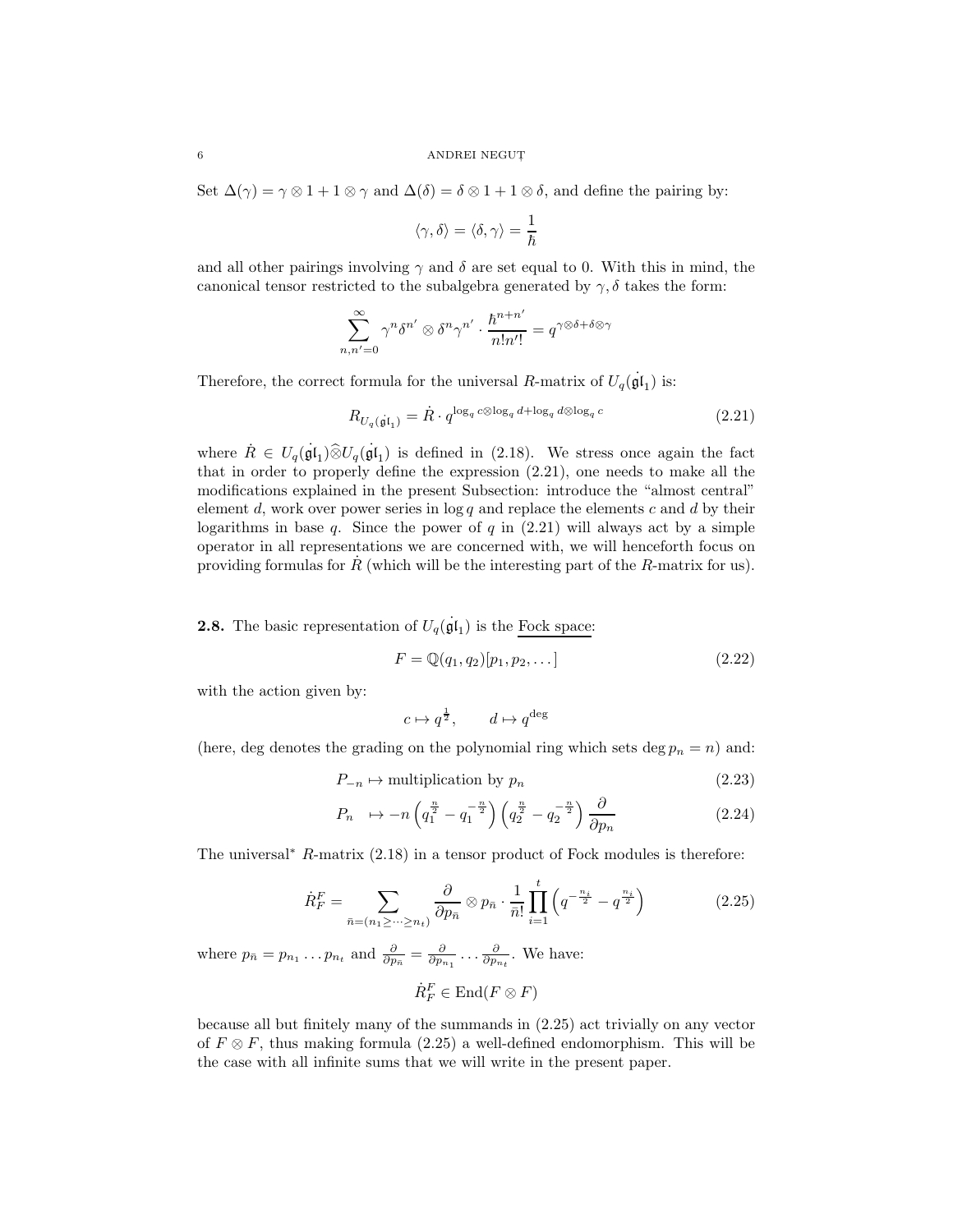## 3. THE QUANTUM TOROIDAL ALGEBRA

**3.1.** We will now consider the quantum toroidal algebra of type  $\mathfrak{gl}_1$  (also known as the Ding-Iohara-Miki algebra). Consider the rational function:

$$
\zeta(x) = \frac{(1 - xq_1)(1 - xq_2)}{(1 - x)(1 - xq)}\tag{3.1}
$$

and the formal delta series  $\delta(z) = \sum_{k \in \mathbb{Z}} z^k$ .

## Definition 3.2. ([14, 35]) Let:

$$
U_{q_1,q_2}(\mathbf{\ddot{gl}}_1) = \mathbb{Q}(q_1,q_2) \Big\langle e_k, f_k, h_m, c_1^{\pm 1}, c_2^{\pm 1} \Big\rangle_{k \in \mathbb{Z}, m \in \mathbb{Z} \setminus 0} \Big/ \bigg\langle c_1, c_2 \text{ central} \atop \text{relations } (3.2)-(3.7)}
$$

where we construct the power series  $e(z) = \sum_{k \in \mathbb{Z}} \frac{e_k}{z^k}$ ,  $f(z) = \sum_{k \in \mathbb{Z}} \frac{f_k}{z^k}$ , and let:

$$
[h_m, h_{m'}] = \frac{\delta_{m+m'}^0 m \left(c_2^m - c_2^{-m}\right)}{\left(q_1^{\frac{m}{2}} - q_1^{-\frac{m}{2}}\right) \left(q_2^{\frac{m}{2}} - q_2^{-\frac{m}{2}}\right) \left(q^{-\frac{m}{2}} - q^{\frac{m}{2}}\right)}
$$
(3.2)

$$
[h_m, e_k] = e_{k+m} \cdot \begin{cases} 1 & \text{if } m > 0 \\ -c_2^m & \text{if } m < 0 \end{cases}
$$
 (3.3)

$$
[h_m, f_k] = f_{k+m} \cdot \begin{cases} 1 & \text{if } m < 0\\ -c_2^m & \text{if } m > 0 \end{cases}
$$
 (3.4)

$$
e(z)e(w)\zeta\left(\frac{z}{w}\right) = e(w)e(z)\zeta\left(\frac{w}{z}\right)
$$
\n(3.5)

$$
f(z)f(w)\zeta\left(\frac{w}{z}\right) = f(w)f(z)\zeta\left(\frac{z}{w}\right)
$$
\n(3.6)

$$
[e_k, f_{k'}] = \frac{\left(q_1^{\frac{1}{2}} - q_1^{-\frac{1}{2}}\right)\left(q_2^{\frac{1}{2}} - q_2^{-\frac{1}{2}}\right)}{\left(q^{-\frac{1}{2}} - q^{\frac{1}{2}}\right)} \left(\underbrace{\psi_{k+k'}c_1c_2^{-k'}}_{if \ k+k' \ge 0} - \underbrace{\psi_{k+k'}c_1^{-1}c_2^{-k}}_{if \ k+k' \le 0}\right) \tag{3.7}
$$

where the elements  $\psi_m$  are defined by the generating series:

$$
\sum_{m=0}^{\infty} \psi_{\pm m} \cdot x^m = \exp \left[ \sum_{m=1}^{\infty} \frac{h_{\pm m}}{m} \cdot x^m \left( q_1^{\frac{m}{2}} - q_1^{-\frac{m}{2}} \right) \left( q_2^{\frac{m}{2}} - q_2^{-\frac{m}{2}} \right) \left( q^{\frac{m}{2}} - q^{-\frac{m}{2}} \right) \right]
$$

To make sense of relations  $(3.5)$  and  $(3.6)$ , one clears denominators in the rational functions  $\zeta$  and identifies the coefficients of  $z^k w^l$  in the left and right-hand sides.

**3.3.** We note that  $U_{q_1,q_2}(\tilde{\mathfrak{gl}}_1)$  is a bialgebra, with coproduct:

$$
\Delta(c_1) = c_1 \otimes c_1 \qquad \Delta(c_2) = c_2 \otimes c_2 \tag{3.8}
$$

$$
\Delta(h_m) = \begin{cases} h_m \otimes 1 + c_2^m \otimes h_m & \text{if } m > 0 \\ h_m \otimes c_2^m + 1 \otimes h_m & \text{if } m < 0 \end{cases}
$$
 (3.9)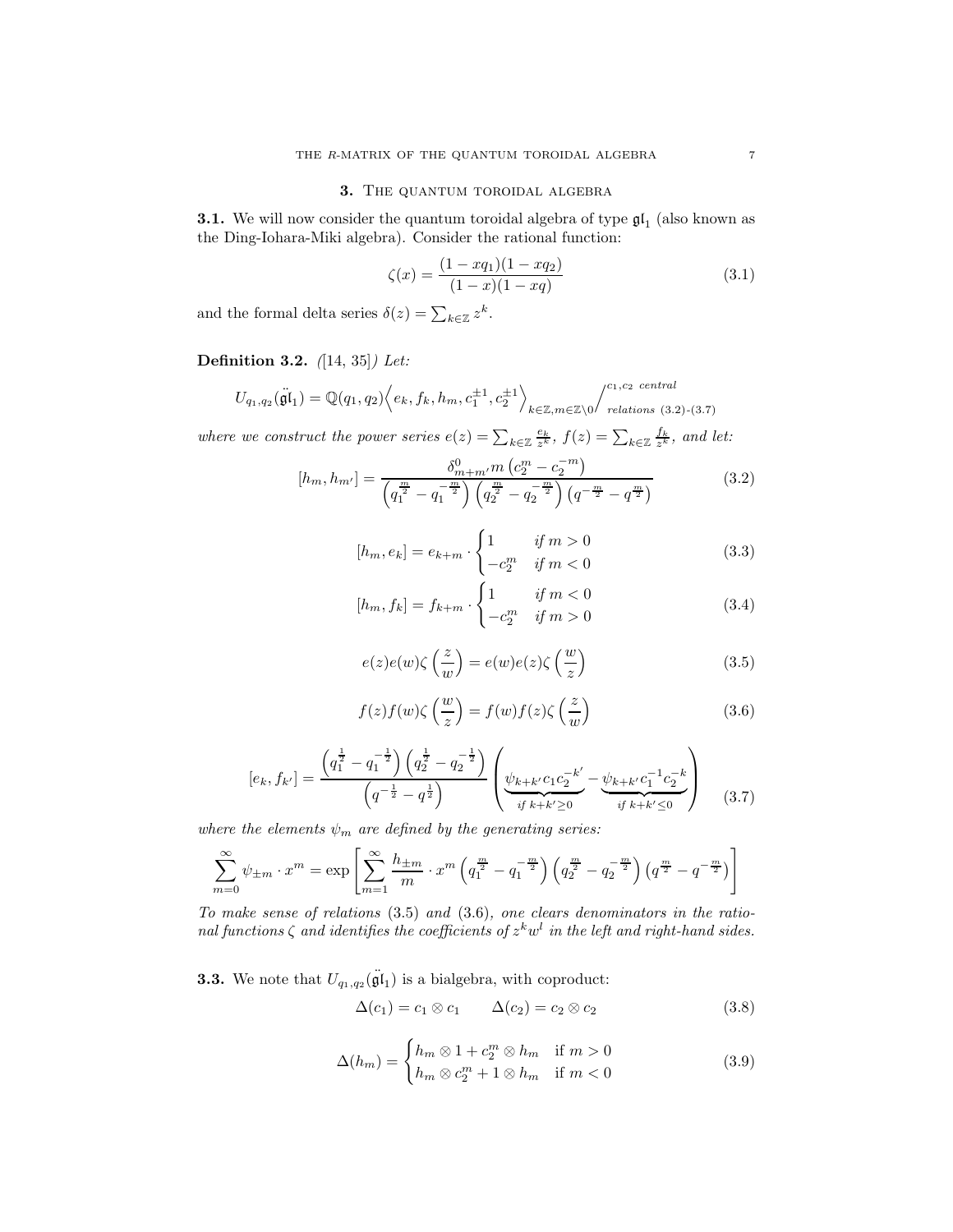$$
\Delta(e_k) = e_k \otimes 1 + \sum_{m=0}^{\infty} c_1 c_2^{k-m} \psi_m \otimes e_{k-m}
$$
\n(3.10)

$$
\Delta(f_k) = 1 \otimes f_k + \sum_{m=0}^{\infty} f_{k+m} \otimes c_1^{-1} c_2^{k+m} \psi_{-m}
$$
 (3.11)

and counit determined by  $\varepsilon(c_1) = \varepsilon(c_2) = 1$ ,  $\varepsilon(e_k) = \varepsilon(f_k) = \varepsilon(h_m) = 0$ . Note that the coproduct is defined in a topological sense, as it takes values in the completion:

$$
\Delta: U_{q_1,q_2}(\ddot{\mathfrak{gl}}_1) \to U_{q_1,q_2}(\ddot{\mathfrak{gl}}_1) \widehat{\otimes} U_{q_1,q_2}(\ddot{\mathfrak{gl}}_1) \tag{3.12}
$$

It is easy to see that the coproduct preserves the subalgebras:

$$
\begin{split} U^{\geq}_{q_1,q_2}(\ddot{\mathfrak{g}}\mathfrak{l}_1) &= \mathbb{Q}(q_1,q_2) \Big\langle e_k, h_m, c_1^{\pm 1}, c_2^{\pm 1} \Big\rangle_{k \in \mathbb{Z}, m \in \mathbb{N}} \\ U^{\leq}_{q_1,q_2}(\ddot{\mathfrak{g}}\mathfrak{l}_1) &= \mathbb{Q}(q_1,q_2) \Big\langle f_k, h_{-m}, c_1^{\pm 1}, c_2^{\pm 1} \Big\rangle_{k \in \mathbb{Z}, m \in \mathbb{N}} \end{split}
$$

of  $U_{q_1,q_2}(\ddot{\mathfrak{gl}}_1)$ , and it is well-known that we have a triangular decomposition:

$$
U_{q_1,q_2}(\ddot{\mathfrak{gl}}_1) = U_{q_1,q_2}^{\geq}(\ddot{\mathfrak{gl}}_1) \otimes U_{q_1,q_2}^{\leq}(\ddot{\mathfrak{gl}}_1) \Big/ (c_i \otimes 1 - 1 \otimes c_i)_{i \in \{1,2\}}
$$
\n(3.13)

Moreover, there exists a bialgebra pairing:

$$
\langle \cdot, \cdot \rangle : U_{q_1, q_2}^{\geq}(\ddot{\mathfrak{gl}}_1) \otimes U_{q_1, q_2}^{\leq}(\ddot{\mathfrak{gl}}_1) \to \mathbb{Q}(q_1, q_2)
$$
\n(3.14)

determined by the assignments:

$$
\langle c_i, - \rangle = \langle -, c_i \rangle = \varepsilon(-) \tag{3.15}
$$

$$
\left\langle e_k, f_{-k} \right\rangle = \frac{\left( q_1^{\frac{1}{2}} - q_1^{-\frac{1}{2}} \right) \left( q_2^{\frac{1}{2}} - q_2^{-\frac{1}{2}} \right)}{\left( q^{\frac{1}{2}} - q^{-\frac{1}{2}} \right)}
$$
(3.16)

$$
\left\langle h_m, h_{-m} \right\rangle = \frac{m}{\left(q_1^{\frac{m}{2}} - q_1^{-\frac{m}{2}}\right) \left(q_2^{\frac{m}{2}} - q_2^{-\frac{m}{2}}\right) \left(q^{\frac{m}{2}} - q^{-\frac{m}{2}}\right)}\tag{3.17}
$$

(all other pairings between the generators  $e_k, f_k, h_m$  are 0). Note that (3.13) is the Drinfeld double with respect to the datum above. Therefore, to construct and study the universal R-matrix of the quantum toroidal algebra, we must find dual bases with respect to the pairing (3.14). To achieve this, we now turn to another incarnation of the quantum toroidal algebra, namely the elliptic Hall algebra.

3.4. Let us consider the following half planes:

$$
\mathbb{Z}_{+}^{2} = \{(n, m) \in \mathbb{Z}^{2} \text{ s.t. } n > 0 \text{ or } n = 0, m > 0\}
$$
  

$$
\mathbb{Z}_{-}^{2} = \{(n, m) \in \mathbb{Z}^{2} \text{ s.t. } n < 0 \text{ or } n = 0, m < 0\}
$$

**Definition 3.5.** ([13]) The elliptic Hall algebra is:

$$
\mathcal{A} = \mathbb{Q}(q_1, q_2) \left\langle P_{n,m}, c_1^{\pm 1}, c_2^{\pm 1} \right\rangle_{(n,m) \in \mathbb{Z}^2 \setminus (0,0)} / \int_{\text{relations (3.18), (3.19)}}^{c_1, c_2 \text{ central}}
$$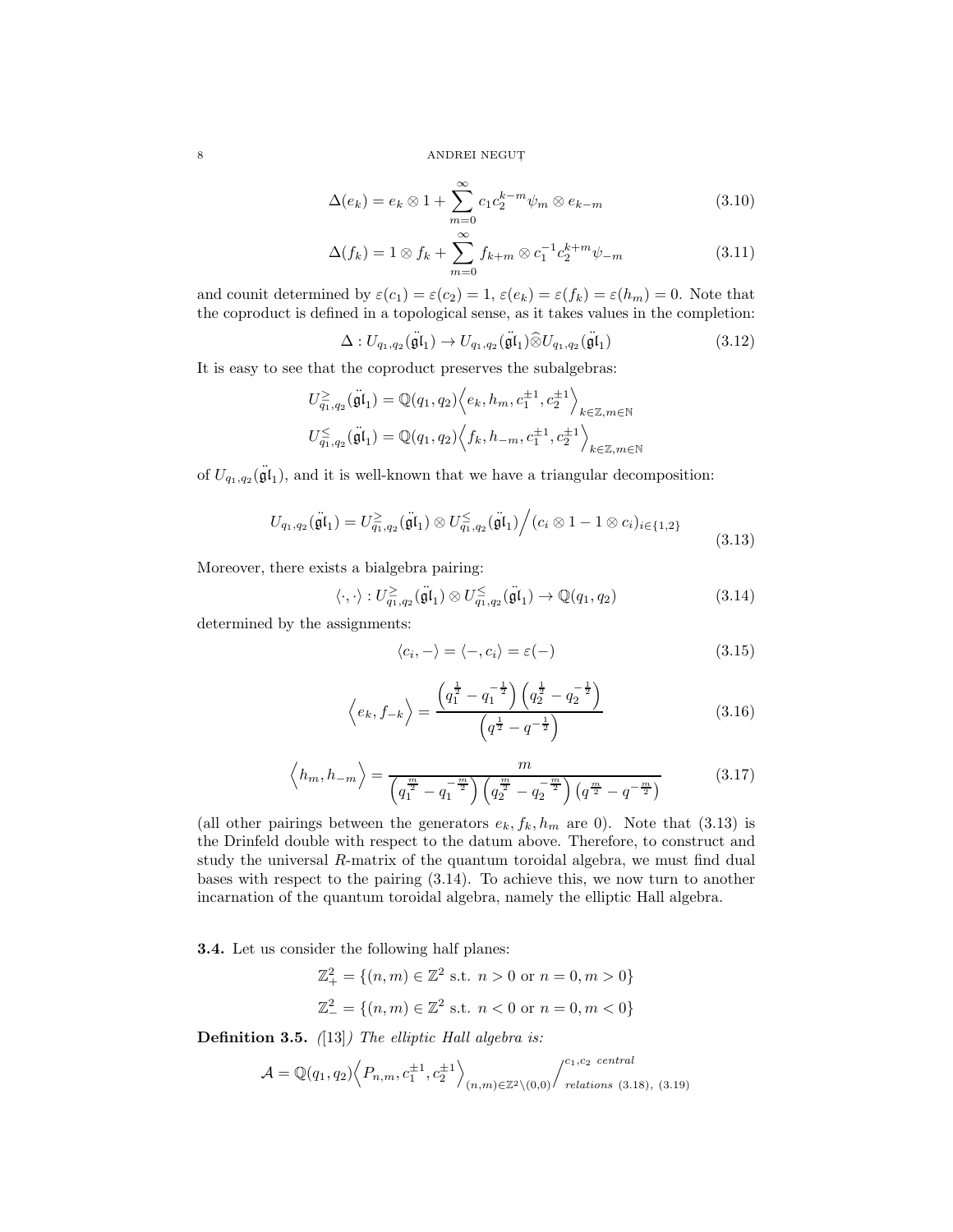where we impose the following relations:

$$
[P_{n,m}, P_{n',m'}] = \delta_{n+n'}^0 \frac{d\left(q_1^{\frac{d}{2}} - q_1^{-\frac{d}{2}}\right)\left(q_2^{\frac{d}{2}} - q_2^{-\frac{d}{2}}\right)}{\left(q^{-\frac{d}{2}} - q^{\frac{d}{2}}\right)} \left(c_1^n c_2^m - c_1^{-n} c_2^{-m}\right)
$$
(3.18)

if  $nm' = n'm$  and  $n > 0$ , with  $d = \gcd(m, n)$ . The second relation states that whenever  $nm' > n'm$  and the triangle with vertices  $(0,0), (n,m), (n+n', m+m')$ contains no lattice points inside nor on one of the edges, then we have the relation:

$$
[P_{n,m}, P_{n',m'}] = \frac{\left(q_1^{\frac{d}{2}} - q_1^{-\frac{d}{2}}\right)\left(q_2^{\frac{d}{2}} - q_2^{-\frac{d}{2}}\right)}{\left(q^{-\frac{1}{2}} - q^{\frac{1}{2}}\right)} Q_{n+n',m+m'}
$$
(3.19)

$$
\cdot \begin{cases} c_1^{-n'}c_2^{-m'} & \text{if } (n,m) \in \mathbb{Z}_{\pm}^2, (n',m') \in \mathbb{Z}_{\mp}^2, (n+n',m+m') \in \mathbb{Z}_{\pm}^2 \\ c_1^n c_2^m & \text{if } (n,m) \in \mathbb{Z}_{\pm}^2, (n',m') \in \mathbb{Z}_{\mp}^2, (n+n',m+m') \in \mathbb{Z}_{\mp}^2 \\ 1 & \text{otherwise} \end{cases}
$$

where  $d = \gcd(n, m) \gcd(n', m')$  (by the assumption on the triangle, we note that at most one of the pairs  $(n, m), (n', m'), (n + n', m + m')$  can fail to be coprime), and:

$$
\sum_{k=0}^{\infty} Q_{ka,kb} \cdot x^k = \exp \left[ \sum_{k=1}^{\infty} \frac{P_{ka,kb}}{k} \cdot x^k \left( q^{\frac{k}{2}} - q^{-\frac{k}{2}} \right) \right]
$$

for all coprime integers a, b. Note that  $Q_{0,0} = 1$ .

Remark 3.6. In the notation of [13], we have:

$$
P_{n,m} = \left(q_1^{\frac{d}{2}} - q_1^{-\frac{d}{2}}\right) \left(q_2^{\frac{d}{2}} - q_2^{-\frac{d}{2}}\right) u_{n,m}
$$

where  $d = \gcd(n, m)$ , as well as  $c_1^n c_2^m = \kappa_{n,m}$ .

As shown in loc. cit., when we specialize the parameters  $q_1$  and  $q_2$  to the Frobenius eigenvalues of an elliptic curve  $\mathcal E$  over the finite field  $\mathbb F_q$ , and set  $c_1, c_2 \mapsto 1$ , the algebra A matches a certain subalgebra of the Drinfeld double of the Hall algebra of the category of coherent sheaves over  $\mathcal{E}$ . The fact that the group  $SL_2(\mathbb{Z})$  acts on the derived category of coherent sheaves on  $\mathcal E$  translates into the fact that the universal cover of this group acts on the algebra  $A$  by automorphisms (the reason one needs the universal cover is the presence of the central elements):

$$
\widetilde{\gamma} \cdot P_{n,m} = P_{an+cm,bn+dm} \left( c_1^{an+cm} c_2^{bn+dm} \right)^{\#} \tag{3.20}
$$

$$
\widetilde{\gamma} \cdot c_1 = c_1^a c_2^b, \qquad \widetilde{\gamma} \cdot c_2 = c_1^c c_2^d \tag{3.21}
$$

(see  $(6.16)$  of [13] for how to define the integer  $\#$ ) where:

$$
\widetilde{\gamma} \in \widetilde{SL_2(\mathbb{Z})} \quad \text{is a lift of} \quad \gamma = \begin{pmatrix} a & c \\ b & d \end{pmatrix} \in SL_2(\mathbb{Z})
$$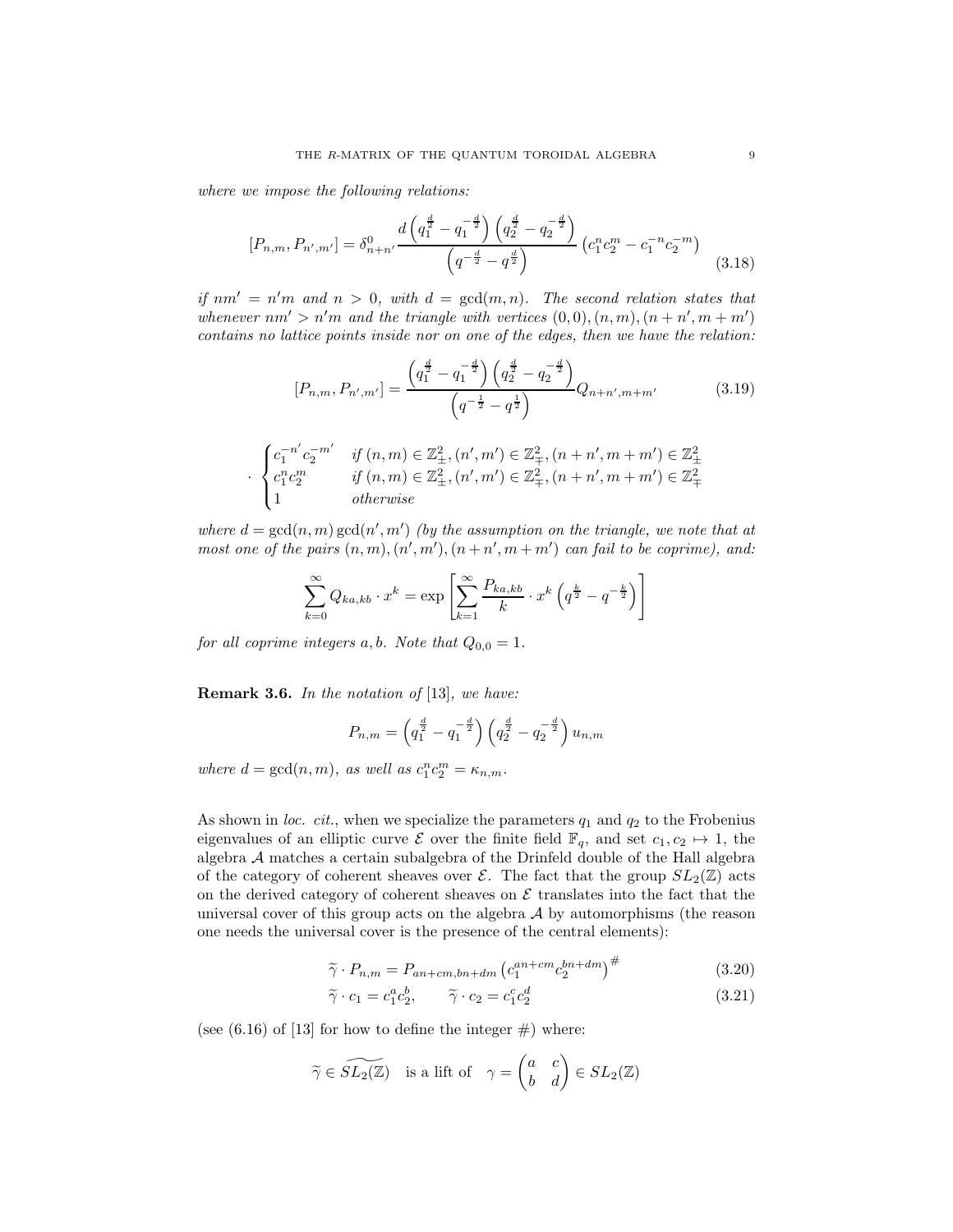3.7. It was shown in [42] that there exists an algebra isomorphism:

$$
U_{q_1,q_2}(\ddot{\mathfrak{gl}}_1) \stackrel{\sim}{\to} \mathcal{A} \tag{3.22}
$$

generated by:

$$
e_k \mapsto P_{1,k}, \quad f_k \mapsto P_{-1,k}, \quad h_m \mapsto \frac{P_{0,m}}{\left(q_1^{\frac{m}{2}} - q_1^{-\frac{m}{2}}\right)\left(q_2^{\frac{m}{2}} - q_2^{-\frac{m}{2}}\right)}
$$

This isomorphism allows us to transport the bialgebra structure from  $U_{q_1,q_2}(\ddot{\mathfrak{gl}}_1)$  to  $A$ , as well as the decomposition  $(3.13)$  and the pairing  $(3.14)$ :

$$
\mathcal{A} = \mathcal{A}^{\geq} \otimes \mathcal{A}^{\leq} / (c_i \otimes 1 - 1 \otimes c_i)_{i \in \{1,2\}}
$$
\n(3.23)

$$
\langle \cdot, \cdot \rangle : \mathcal{A}^{\geq} \otimes \mathcal{A}^{\leq} \to \mathbb{Q}(q_1, q_2) \tag{3.24}
$$

where we consider the subalgebras:

$$
\mathcal{A}^{\geq} = \mathbb{Q}(q_1, q_2) \left\langle P_{n,m}, c_1^{\pm 1}, c_2^{\pm 1} \right\rangle_{(n,m) \in \mathbb{Z}_+^2}
$$
(3.25)

$$
\mathcal{A}^{\leq} = \mathbb{Q}(q_1, q_2) \left\langle P_{n,m}, c_1^{\pm 1}, c_2^{\pm 1} \right\rangle_{(n,m) \in \mathbb{Z}_-^2}
$$
(3.26)

of A. Moreover, in terms of the  $P_{n,m}$  generators, the pairing takes the form:

$$
\left\langle P_{n,m}, P_{n',m'} \right\rangle = \delta_{n+n'}^0 \delta_{m+m'}^0 \frac{d\left(q_1^{\frac{d}{2}} - q_1^{-\frac{d}{2}}\right) \left(q_2^{\frac{d}{2}} - q_2^{-\frac{d}{2}}\right)}{\left(q^{\frac{d}{2}} - q^{-\frac{d}{2}}\right)}
$$
(3.27)

where  $d = \gcd(n, m)$ , for all  $m, m', n, n'$ . Just like in the case of  $U_{q_1, q_2}(\ddot{\mathfrak{gl}}_1)$ , the decomposition  $(3.23)$  realizes  $\mathcal A$  as the Drinfeld double with respect to the data above.

**3.8.** The relevance of the generators  $P_{n,m}$  is that ordered products of these elements give rise to an orthogonal basis of  $A$ . Explicitly, it was shown in [13] that:

$$
P_{\pm v} = P_{\pm n_1, \pm m_1} \dots P_{\pm n_t, \pm m_t} \tag{3.28}
$$

for any convex lattice path:

$$
v = \left\{ (n_1, m_1), \dots, (n_t, m_t) \right\}, \quad \frac{m_1}{n_1} \le \dots \le \frac{m_t}{n_t}, \quad (n_i, m_i) \in \mathbb{Z}_+^2 \tag{3.29}
$$

(we identify convex paths up to permuting those edges  $(n_i, m_i)$  with the same slope, which does not change the product  $(3.28)$  due to  $(3.18)$  give rise to a basis:

$$
\mathcal{A}^{\geq} = \left(\bigoplus_{v \text{ convex}} \mathbb{Q}(q_1, q_2) \cdot P_v\right) \otimes_{\mathbb{Q}} \mathbb{Q}[c_1^{\pm 1}, c_2^{\pm 1}]
$$
 (3.30)

as well as the analogous statement involving  $A^{\leq}$  and  $P_{-v}$ . Moreover, these bases are orthogonal with respect to the pairing (3.24) (see Proposition 5.7 of [36] for a proof, although it is already implicit from [13]):

$$
\langle P_v, P_{-v'} \rangle = \delta_{v'}^v z_v \tag{3.31}
$$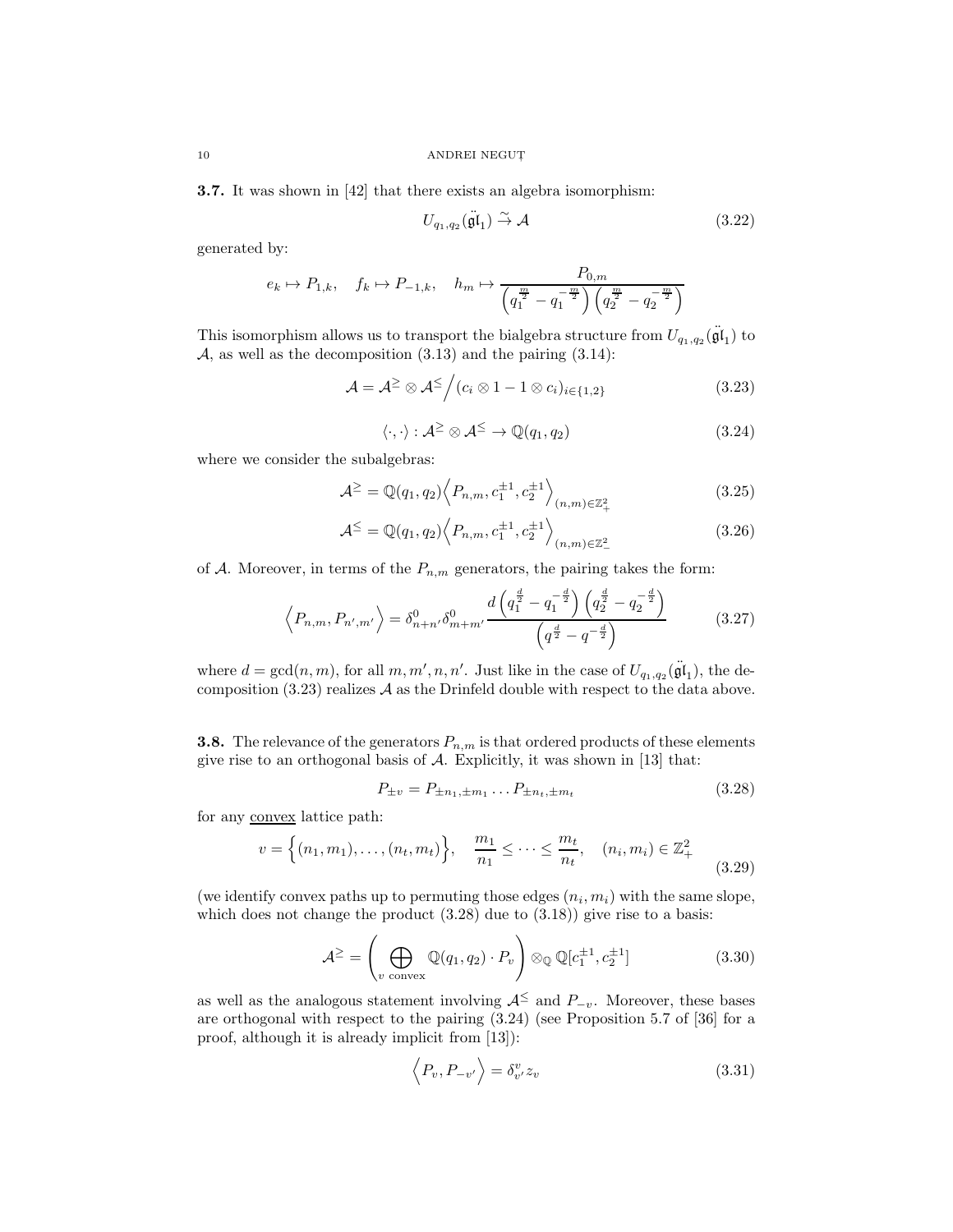In the formula above, for a convex lattice path (3.29) we define:

$$
z_v = v! \prod_{i=1}^t \frac{d_i \left( q_1^{\frac{d_i}{2}} - q_1^{-\frac{d_i}{2}} \right) \left( q_2^{\frac{d_i}{2}} - q_2^{-\frac{d_i}{2}} \right)}{\left( q^{\frac{d_i}{2}} - q^{-\frac{d_i}{2}} \right)}
$$
(3.32)

where we denote  $d_i = \gcd(n_i, m_i)$ , and v! is the product of factorials of the number of times each vector  $(n, m)$  appears in the path v. Therefore, by analogy with  $(2.18)$ , we call the following tensor the universal<sup>∗</sup> R-matrix:

$$
\ddot{R} := \sum_{v \text{ convex}} \frac{P_v \otimes P_{-v}}{z_v} = \tag{3.33}
$$

$$
= \prod_{\text{coprime } (a,b) \in \mathbb{N} \times \mathbb{Z} \sqcup (0,1)} \exp \left[ \sum_{d=1}^{\infty} \frac{P_{da,db} \otimes P_{-da,-db}}{d} \cdot \frac{\left( q^{\frac{d}{2}} - q^{-\frac{d}{2}} \right)}{\left( q_1^{\frac{d}{2}} - q_1^{-\frac{d}{2}} \right) \left( q_2^{\frac{d}{2}} - q_2^{-\frac{d}{2}} \right)} \right]
$$

where the product on the second line is taken in increasing order of  $\frac{b}{a}$ . Because of the isomorphism  $(3.22)$ , we will refer to  $(3.33)$  as lying in either algebra:

$$
\ddot{R} \in \mathcal{A} \widehat{\otimes} \mathcal{A} \cong U_{q_1,q_2}(\ddot{\mathfrak{gl}}_1) \widehat{\otimes} U_{q_1,q_2}(\ddot{\mathfrak{gl}}_1)
$$

As explained in Subsection 2.7, the actual universal R-matrix of  $U_{q_1,q_2}(\ddot{\mathfrak{gl}}_1)$  is:

$$
R_{U_{q_1,q_2}(\ddot{\mathfrak{g}}\mathfrak{l}_1)} = \ddot{R} \cdot q^{\sum_{i=1}^2 \log_q c_i \otimes \log_q d_i + \log_q d_i \otimes \log_q c_i}
$$
\n
$$
(3.34)
$$

where  $d_1, d_2$  are elements that one must add to the algebra  $U_{q_1,q_2}(\ddot{\mathfrak{gl}}_1)$  (and work over  $\mathbb{Q}((\hbar_1, \hbar_2))$  instead of over  $\mathbb{Q}(q_1, q_2)$ , where  $\hbar_i = \log q_i$ . We refer the reader to Section 2.2 of [18] for details as to the correct setup, and henceforth focus on (3.33).

**3.9.** As is clear from (3.33), understanding the generators  $P_{n,m} \in \mathcal{A}$  is key. To make them explicit, we turn to the shuffle algebra incarnation of  $A$ . Specifically, the following is a trigonometric degeneration of the  $\mathfrak{gl}_1$  version of [20].

**Definition 3.10.** ([16]) Consider the  $\mathbb{Q}(q_1, q_2)$ -vector space:

$$
V = \bigoplus_{k \ge 0} \mathbb{Q}(q_1, q_2)(z_1, \dots, z_k)^{\text{Sym}} \tag{3.35}
$$

of rational functions which are symmetric in the variables  $z_1, \ldots, z_k$ , for any k. We endow V with an algebra structure by the shuffle product:

$$
R(z_1,\ldots,z_k)*R'(z_1,\ldots,z_{k'})=
$$

$$
= \frac{1}{k!k'!} \cdot \text{Sym} \left[ R(z_1, \dots, z_k) R'(z_{k+1}, \dots, z_{k+k'}) \prod_{i=1}^k \prod_{j=k+1}^{k+k'} \zeta \left( \frac{z_i}{z_j} \right) \right] \tag{3.36}
$$

where Sym denotes the symmetrization operator:

$$
\operatorname{Sym}\left(R(z_1,\ldots,z_k)\right)=\sum_{\sigma\in S(k)}R(z_{\sigma(1)},\ldots,z_{\sigma(k)})
$$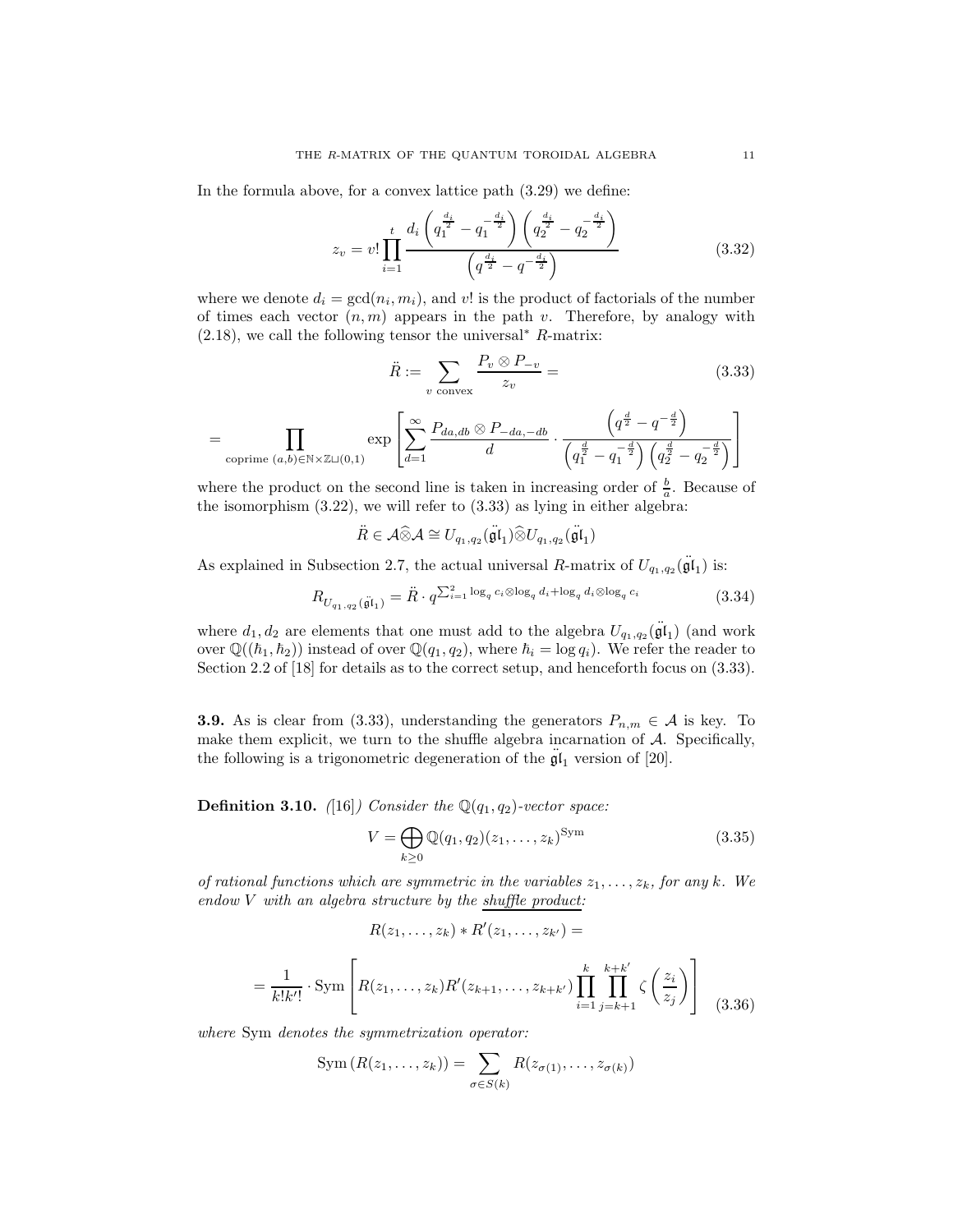The shuffle algebra  $S \subset V$  is defined as the set of rational functions of the form:

$$
R(z_1, ..., z_k) = \frac{r(z_1, ..., z_k)}{\prod_{1 \le i \neq j \le k} (z_i - z_j q)}
$$
(3.37)

where  $r$  is a symmetric Laurent polynomial that satisfies the  $w$ heel conditions:

$$
r(z_1, \ldots, z_k) \Big|_{\left\{\frac{z_1}{z_2}, \frac{z_2}{z_3}, \frac{z_3}{z_1}\right\} = \left\{q_1, q_2, \frac{1}{q}\right\}} = 0
$$
\n(3.38)

Condition  $(3.38)$  is a trigonometric version of Condition 3 in §1.3 of [20].

3.11. It was observed in [21, 43] that there are algebra homomorphisms:

$$
\mathcal{A}^{-} \xrightarrow{\Upsilon^{-}} \mathcal{S}, \qquad P_{-1,k} \mapsto z_1^k \tag{3.39}
$$

$$
\mathcal{A}^+ \stackrel{\Upsilon^+}{\to} \mathcal{S}^{\text{op}}, \qquad P_{1,k} \mapsto z_1^k \tag{3.40}
$$

where the subalgebras  $A^{\pm} \subset A$  are defined by:

$$
\mathcal{A}^{\pm} = \mathbb{Q}(q_1, q_2) \left\langle P_{n,m} \right\rangle_{\pm n > 0, m \in \mathbb{Z}}
$$

The maps (3.39) and (3.40) were shown in [36] to be isomorphisms, and the images of the generators  $P_{n,m}$  under these maps were also computed:

$$
\Upsilon^{\pm}(P_{\pm n,m}) = q^{\frac{n-d}{2}} R_{n,m}(z_1, \dots, z_n)
$$
\n(3.41)

where for all  $n \in \mathbb{N}$  and  $m \in \mathbb{Z}$ , we let  $d = \gcd(n, m)$ ,  $a = \frac{n}{d}$  and:

$$
R_{n,m} = \text{Sym} \left[ \frac{\prod_{i=1}^{n} z_i^{\left \lfloor \frac{im}{n} \right \rfloor - \left \lfloor \frac{(i-1)m}{n} \right \rfloor}}{\prod_{i=1}^{n-1} \left( 1 - \frac{qz_{i+1}}{z_i} \right)} \sum_{s=0}^{d-1} q^s \frac{z_{a(d-1)+1} \cdots z_{a(d-s)+1}}{z_{a(d-1)} \cdots z_{a(d-s)}} \prod_{1 \le i < j \le n} \zeta \left( \frac{z_i}{z_j} \right) \right]
$$

We have a triangular decomposition:

$$
\mathcal{A} = \mathcal{A}^+ \otimes \mathcal{A}^0 \otimes \mathcal{A}^-, \quad \mathcal{A}^0 = \mathbb{Q}(q_1, q_2) \left\langle P_{0,m}, c_1^{\pm 1}, c_2^{\pm 1} \right\rangle_{m \in \mathbb{Z} \setminus 0}
$$
(3.42)

which matches the well-known triangular decomposition of  $U_{q_1,q_2}(\ddot{\mathfrak{gl}}_1)$  under (3.22).

### 4. Fock spaces

**4.1.** Let us recall the bijection between partitions  $\lambda = (\lambda_1 \geq \lambda_2 \geq \dots)$  and Young diagrams. The latter are sets of  $1 \times 1$  boxes placed in the first quadrant of the plane, with  $\lambda_1$  boxes placed on the first row,  $\lambda_2$  boxes on the second row etc. For example, the following is the Young diagram associated to the partition  $(4, 3, 1)$ :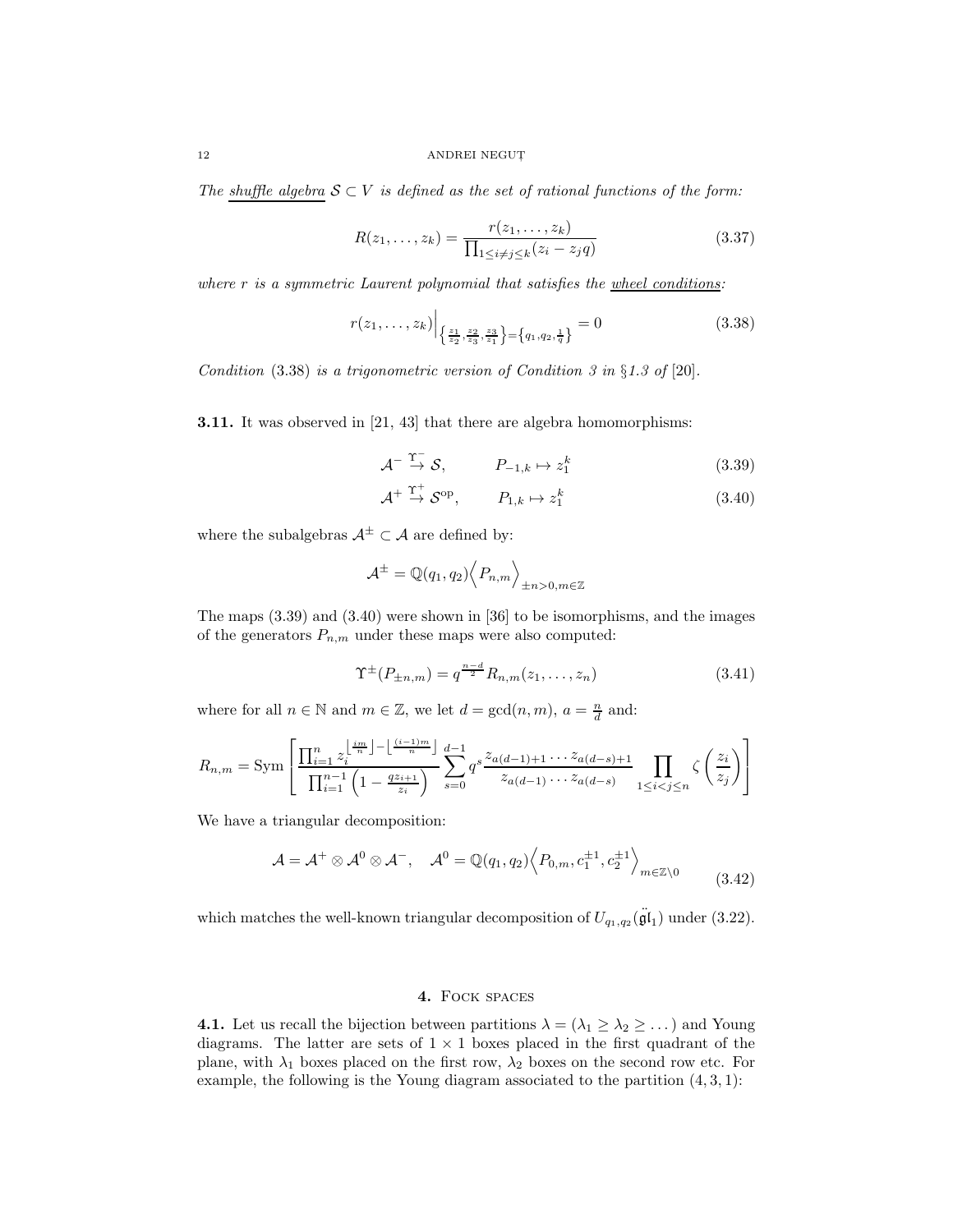

The hollow circles in the figure above will be called the inner corners (abbreviated by "i.c.") and the full circles will be called the outer corners (abbreviated "o.c.") of the partition. The weight of a box is defined as the quantity:

$$
\chi_{\Box} = u q_1^x q_2^y \tag{4.1}
$$

where  $(x, y)$  are the coordinates of the bottom left corner of the box, and u is a parameter. Given two Young diagrams, we will write  $\mu \subset \lambda$  if  $\mu$  is contained in  $\lambda$ . If this happens, and R is a symmetric rational function in  $|\lambda \rangle \mu$  variables, write:

$$
R(\lambda \setminus \mu) = R(\dots, \chi_{\square}, \dots)_{\square \in \lambda \setminus \mu} \tag{4.2}
$$

We set  $R(\lambda \setminus \mu) = 0$  if  $\mu \not\subset \lambda$  or if  $|\lambda \setminus \mu|$  is not equal to the number of variables of R.

**Definition 4.2.** ([21, 43], see also [37]) Let  $F_u^{\uparrow}$  be a vector space with a basis  $|\lambda\rangle$ indexed by partitions. Then the following formulas determine an action  $A \cap F_u^{\uparrow}$ :

$$
c_1 \mapsto q^{\frac{1}{2}}, \qquad c_2 \mapsto 1,\tag{4.3}
$$

$$
\langle \mu | P_{0, \pm m} | \lambda \rangle = \pm \delta_{\lambda}^{\mu} q^{\mp \frac{m}{2}} \left( \sum_{\Box \ i.c. \ of \ \lambda} \chi_{\Box}^{\pm m} - \sum_{\Box \ o.c. \ of \ \lambda} \chi_{\Box}^{\pm m} \right) \tag{4.4}
$$

<sup>3</sup> and for all  $X \in \mathcal{A}^-$  with  $\Upsilon^-(X) = R$  (resp.  $Y \in \mathcal{A}^+$  with  $\Upsilon^+(Y) = R$ ), we have:

$$
\langle \lambda | X | \mu \rangle = R(\lambda \backslash \mu) \cdot \sigma^{|\lambda \backslash \mu|} \prod_{\blacksquare \in \lambda \backslash \mu} \frac{\prod_{\square \ o.c. \ of \ \lambda} \left(1 - \frac{\chi_{\square}}{\chi_{\blacksquare}}\right)}{\prod_{\square \ i.c. \ of \ \lambda} \left(1 - \frac{\chi_{\square}}{\chi_{\blacksquare}}\right)} \tag{4.5}
$$

$$
\langle \mu | Y | \lambda \rangle = R(\lambda \setminus \mu) \cdot \bar{\sigma}^{|\lambda \setminus \mu|} \prod_{\blacksquare \in \lambda \setminus \mu} \frac{\prod_{\square \ i.c. \ of \ \mu} \left(1 - \frac{\chi_{\square}}{q \chi_{\blacksquare}}\right)}{\prod_{\square \ o.c. \ of \ \mu} \left(1 - \frac{\chi_{\square}}{q \chi_{\blacksquare}}\right)}
$$
(4.6)

where  $\sigma = \frac{(1-q_1)(1-q_2)}{1-q}$  and  $\bar{\sigma} = \sigma q^{\frac{1}{2}}$ .

<sup>&</sup>lt;sup>3</sup>Given an endomorphism S of  $F_u^{\uparrow}$ , we write  $\langle \mu | S | \lambda \rangle$  for the coefficient of  $|\mu \rangle$  in  $S(|\lambda \rangle)$ .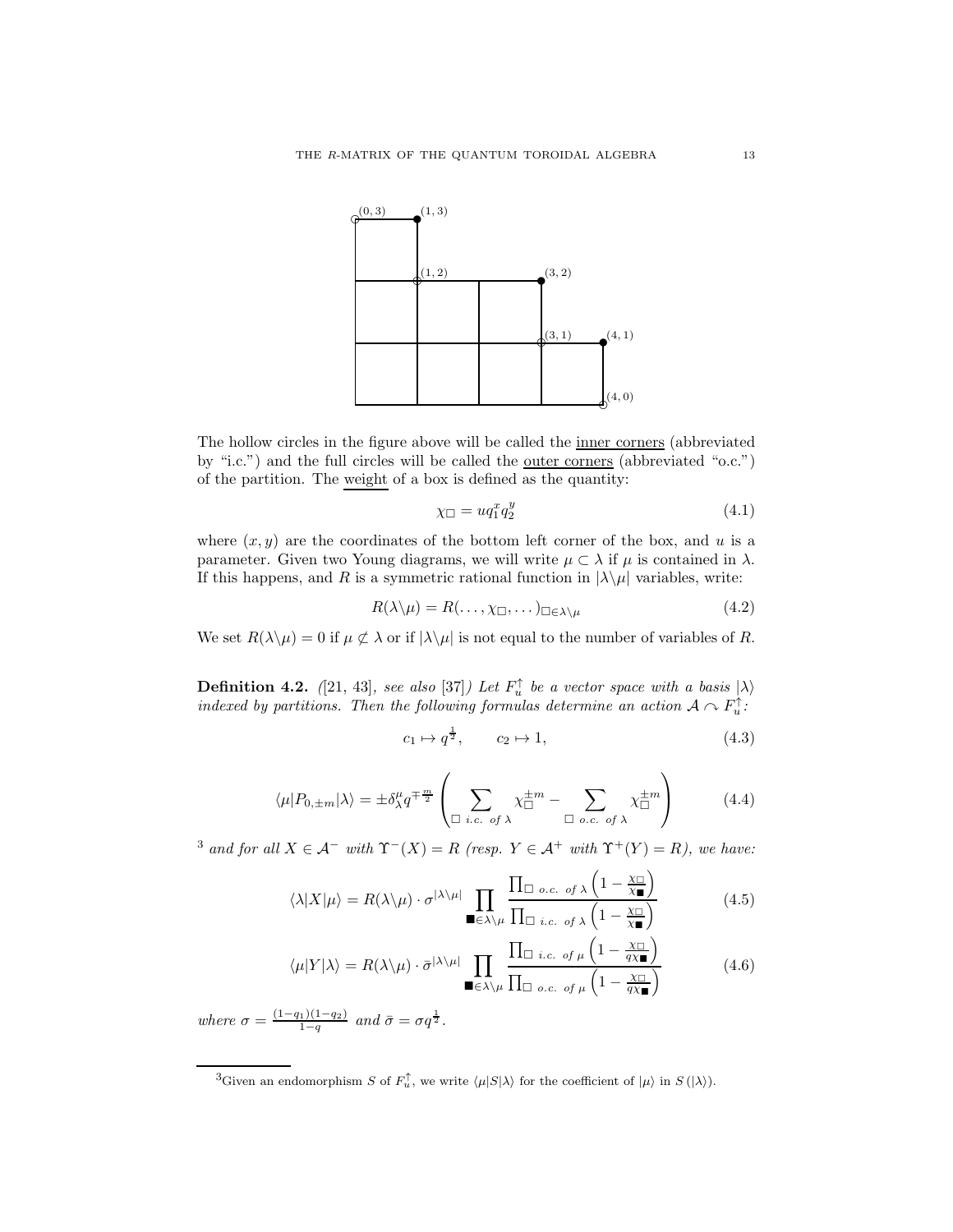The reader might ask how to interpret the evaluation  $R(\lambda|\mu)$ , given that elements R of the shuffle algebra take the form (3.37), and thus have poles at  $z_i - z_jq$ . The answer lies in the wheel conditions. One first defines the specialization:

$$
\rho(y_1, y_2, \dots) = R\left(y_1 q_1^{\lambda_1 - \mu_1}, \dots, y_1 q_1^{\lambda_1 - 1}, y_2 q_1^{\lambda_2 - \mu_2}, \dots, y_2 q_1^{\lambda_2 - 1}, \dots\right)
$$

(which is allowed, because R has no poles at  $z_i - z_j q_1$ ) and then invoke the wheel conditions (3.38) to conclude that  $\rho$  has no poles at  $y_i - y_j q_2$ . Then we define:

$$
R(\lambda \backslash \mu) = \rho(1, q_2, q_2^2, \dots)
$$

**Remark 4.3.** If we replace individual partitions  $\lambda$  by r-tuples of partitions  $\lambda$  =  $(\lambda^1, \ldots, \lambda^r)$ , then straightforward analogues of formulas (4.3)-(4.6) yield an action:

$$
\mathcal{A} \curvearrowright F_{u_1}^\uparrow \otimes \cdots \otimes F_{u_r}^\uparrow
$$

To this end, one must replace the weight (4.1) of a box in an individual partition by the weight  $\chi_{\Box} = u_i q_1^x q_2^y$  of a box  $\Box$  located at coordinates  $(x, y)$  in the i-th constituent partition of an r-tuple of partitions  $\lambda$ . We refer the reader to [37] for details, and for the connection to moduli spaces of rank r sheaves on the affine plane.

**4.4.** Let us use the notation  $F_u^{\rightarrow} = \mathbb{Q}(q_1, q_2)[p_1, p_2, \dots]$  for the Fock space (2.22).

**Definition 4.5.** ([16, 18]) The following formulas determine an action  $A \sim F_u^{\rightarrow}$ :

$$
c_1 \mapsto 1, \qquad c_2 \mapsto q^{\frac{1}{2}}, \tag{4.7}
$$

$$
P_{0,-m} \mapsto multiplication \; by \; p_m \tag{4.8}
$$

$$
P_{0,m} \to -m\left(q_1^{\frac{m}{2}} - q_1^{-\frac{m}{2}}\right)\left(q_2^{\frac{m}{2}} - q_2^{-\frac{m}{2}}\right)\frac{\partial}{\partial p_m} \tag{4.9}
$$

and  $\forall X \in \mathcal{A}^-$  with  $\Upsilon^-(X) = R(z_1, \ldots, z_n)$  (respectively  $Y \in \mathcal{A}^+$  with  $\Upsilon^+(Y) = R$ ):

$$
X \mapsto \frac{(uq^{-\frac{1}{2}})^n}{n!} \int_{|z_1| = \dots = |z_n| = 1}^{|q_1|, |q_2| < 1} \frac{R(z_1, \dots, z_n)}{\prod_{1 \le i \ne j \le n} \zeta\left(\frac{z_i}{z_j}\right)} \prod_{a=1}^n \frac{dz_a}{2\pi i z_a} \tag{4.10}
$$

$$
\exp\left[\sum_{k=1}^{\infty} \frac{z_1^k + \dots + z_n^k}{k} \cdot q^{\frac{k}{2}} p_k\right] \exp\left[-\sum_{k=1}^{\infty} (z_1^{-k} + \dots + z_n^{-k}) \cdot q^{-\frac{k}{2}} (1 - q_1^k)(1 - q_2^k) \frac{\partial}{\partial p_k}\right]
$$

$$
Y \mapsto \frac{(-u^{-1}q^{\frac{1}{2}})^n}{n!} \int_{|z_1| = \dots = |z_n| = 1}^{|q_1|, |q_2| > 1} \frac{R(z_1, \dots, z_n)}{\prod_{1 \le i \ne j \le n} \zeta\left(\frac{z_i}{z_j}\right)} \prod_{a=1}^n \frac{dz_a}{2\pi i z_a} \tag{4.11}
$$

$$
\exp\left[-\sum_{k=1}^{\infty}\frac{z_1^k+\cdots+z_n^k}{k}\cdot p_k\right]\exp\left[\sum_{k=1}^{\infty}(z_1^{-k}+\cdots+z_n^{-k})(1-q_1^{-k})(1-q_2^{-k})\cdot\frac{\partial}{\partial p_k}\right]
$$

The integrals in  $(4.10)$  and  $(4.11)$  are contour integrals, and the parameters  $q_1$  and  $q_2$  are interpreted as complex numbers satisfying the conditions displayed in the superscripts of the integral signs.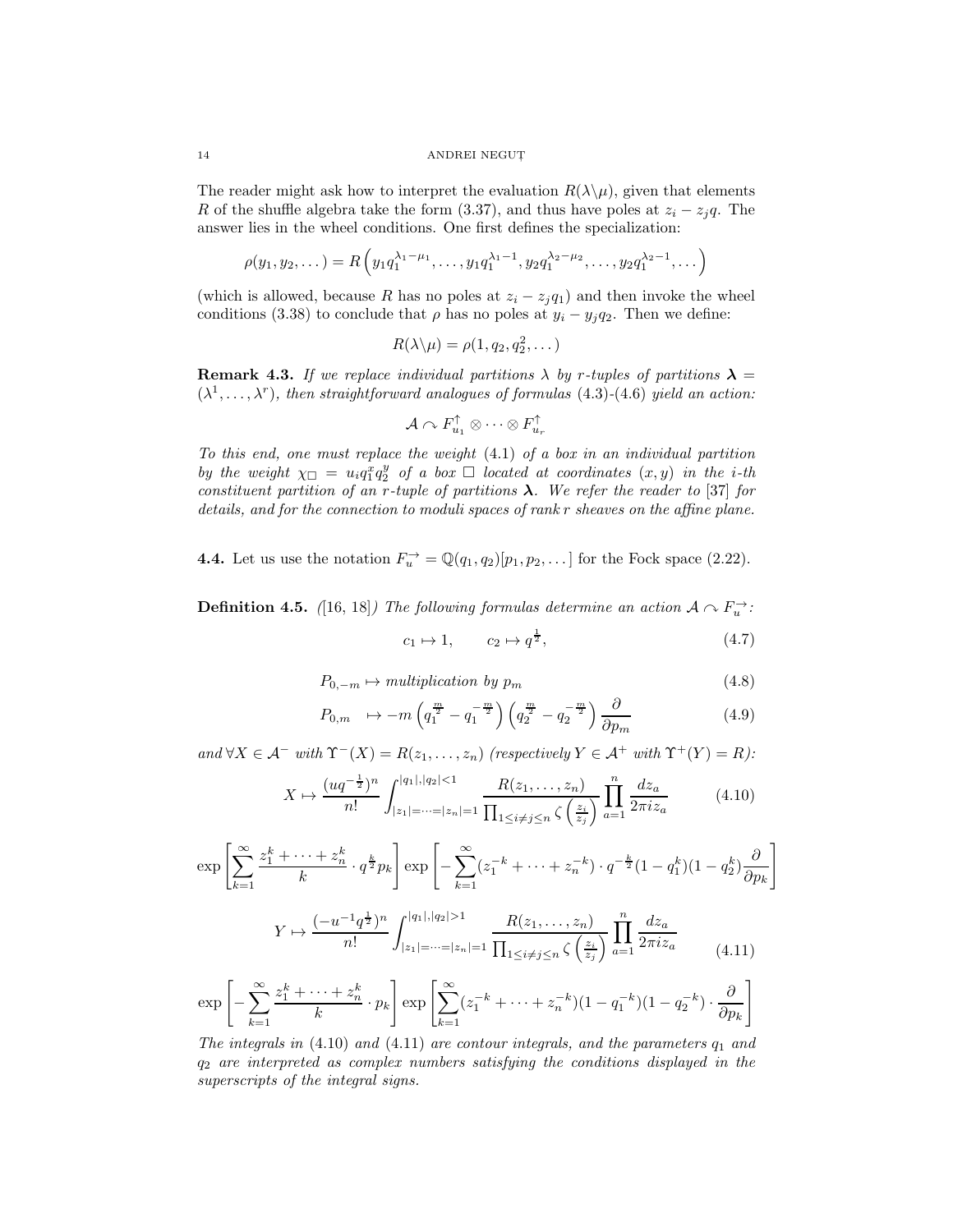We have an isomorphism of vector spaces:

$$
\Psi: F_u^{\uparrow} \xrightarrow{\sim} F_u^{\rightarrow} \tag{4.12}
$$

obtained by sending  $|\lambda\rangle$  to the modified Macdonald polynomial associated to the partition  $\lambda$  (see [25, 28]) for parameters  $(q, t) \leftrightarrow (q_1^{-1}, q_2^{-1})$ . However, the isomorphism  $(4.12)$  also respects the A actions, up to rotation by 90 degrees:

$$
\Psi(P_{n,m} \cdot x) = q^{\frac{m \epsilon_{n,m}}{2}} P_{-m,n} \cdot \Psi(x)
$$
\n(4.13)

for any  $x \in F_u^{\uparrow}$  and  $(n, m) \in \mathbb{Z}^2 \setminus (0, 0)$ , where  $\varepsilon_{n,m}$  is defined to be  $-1$  if  $(n, m)$  lies in the second or fourth quadrant (including the horizontal axis, but excluding the vertical axis) and 0 otherwise. To prove  $(4.13)$ , note that the algebra  $\mathcal A$  is generated by  $P_{n,m}$  with  $(n,m) \in (\pm 1,0), (0, \pm 1)$ . Moreover:

$$
P_{n,m} \mapsto (c_1^n c_2^m)^{\varepsilon_{n,m}} P_{-m,n}
$$

is an algebra automorphism, namely the particular case of (3.20) for:

 $\vec{v}$ 

$$
\gamma = \begin{pmatrix} 0 & -1 \\ 1 & 0 \end{pmatrix} \in SL_2(\mathbb{Z})
$$
\n(4.14)

Therefore, in order to prove  $(4.13)$  for a general lattice point  $(n, m)$ , it suffices to prove it for the four special lattice points  $(\pm 1, 0), (0, \pm 1)$ . All four of these statements are well-known facts in Macdonald polynomial theory.

**Remark 4.6.** The gist of (4.12) and (4.13) is that  $F_u^{\uparrow}$  and  $F_u^{\rightarrow}$  can be perceived as the same module, up to the automorphism provided by the matrix (4.14). One could turn the problem on its head, and define for any  $\gamma \in SL_2(\mathbb{Z})$  the module:

$$
F_u^{\gamma} = F_u^{\rightarrow} \tag{4.15}
$$

but any element  $a \in \mathcal{A}$  acts on the left-hand side just like  $\gamma(a) \in \mathcal{A}$  acts on the right-hand side, where  $\gamma(a)$  denotes the automorphism (3.20) for some lift of  $\gamma$ . Up to a simple isomorphism (namely conjugation by powers of the famous  $\nabla$  operator, see [9]), this module structure only depends on:

$$
\gamma \begin{pmatrix} 1 \\ 0 \end{pmatrix} = \begin{pmatrix} a \\ b \end{pmatrix} \in \mathbb{Z}^2
$$

i.e. the choice of  $b/a \in \mathbb{Q} \sqcup \infty$ . It is an interesting open problem to present the module structure on  $F_u^{\gamma}$  in such a way that any  $X \in \mathcal{A}^{\pm}$  acts by an explicit formula that essentially involves only the rational function  $R = \Upsilon^{\pm}(X)$ . This was provided in  $(4.5)-(4.6)$  for the vertical slope and in  $(4.10)-(4.11)$  for the horizontal slope. Such rotated modules for the quantum toroidal algebra play an important role in the study of refined link invariants, [26, 27].

4.7. We will now compute the matrix coefficients of the universal<sup>∗</sup> R-matrix (3.33) in the two types of Fock spaces considered in the present paper. Recall that convex paths go over  $\mathbb{Z}_+^2$ , and we will use the term  $\overline{\text{convex}}^*$  path to refer to those whose edges do not point directly up (i.e. we restrict to  $n_i > 0$  in (3.29)). The size of such a path is the x-coordinate of the lattice point where it terminates, i.e. the number  $n_1 + \cdots + n_t$  in (3.29). Any convex path v can be obtained by concatenating a  $convex^*$  path  $v^*$  with a vertical path, hence we can uniquely write:

$$
P_v = P_{v^*} P_{0,\bar{n}}
$$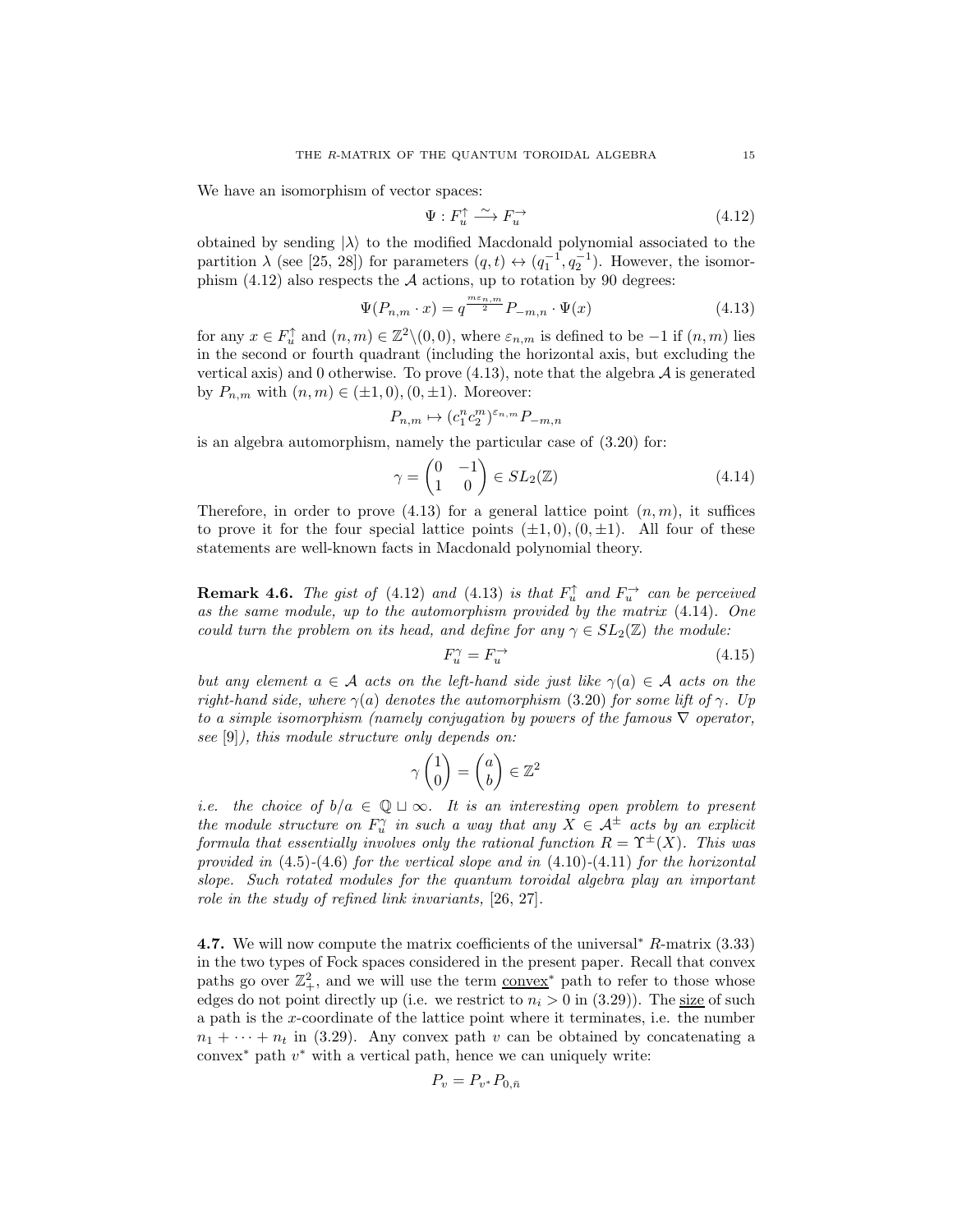where  $P_{0,\bar{n}} = P_{0,n_1} \dots P_{0,n_t}$  for any partition  $\bar{n} = (n_1 \geq \cdots \geq n_t)$ . Therefore:

$$
\ddot{R} = R'R'' \tag{4.16}
$$

where:

$$
R' = \sum_{v \text{ convex}^*} \frac{P_v \otimes P_{-v}}{z_v} \in \mathcal{A}^+ \widehat{\otimes} \mathcal{A}^- \cong \mathcal{S}^{\text{op}} \widehat{\otimes} \mathcal{S} \tag{4.17}
$$

$$
R'' = \sum_{\bar{n} \text{ partition}} \frac{P_{0,\bar{n}} \otimes P_{0,-\bar{n}}}{z_{\bar{n}}} \in \mathcal{A}^0 \widehat{\otimes} \mathcal{A}^0 \tag{4.18}
$$

We will now compute the matrix coefficients of  $R'$  and  $R''$  in the module  $F_u^{\uparrow}$ . Take any two partitions  $\mu$  and  $\lambda$ , and regard them as a vector and covector:

$$
\langle \lambda | \in (F_u^{\uparrow})^{\vee} \qquad | \mu \rangle \in F_u^{\uparrow}
$$

Then we have (recall  $(2.12)$  for notation pertaining to matrix coefficients of  $R', R''$ in one of the two tensor factors):

$$
\langle \lambda | R'_{|\mu} \rangle = \sum_{v \text{ convex}^*} \frac{P_v}{z_v} \cdot \langle \lambda | P_{-v} | \mu \rangle \tag{4.19}
$$

$$
\langle \lambda | R'_{|\mu} \rangle = \sum_{\bar{n} \text{ partition}} \frac{P_{0,\bar{n}}}{z_{\bar{n}}} \langle \lambda | P_{0,-\bar{n}} | \mu \rangle \tag{4.20}
$$

By formulas (4.4) and (4.5), the right-hand sides above are non-zero only if  $\mu \subset \lambda$ .

Claim 4.8. The right-hand side of  $(4.20)$  is equal to:

$$
\delta^{\mu}_{\lambda} \cdot \exp\left[\sum_{k=1}^{\infty} \frac{P_{0,k}}{k} \cdot q^{\frac{k}{2}} \left( \sum_{\Box \ o.c. \ of \ \mu} \chi_{\Box}^{-k} - \sum_{\Box \ i.c. \ of \ \mu} \chi_{\Box}^{-k} \right) \right]
$$
(4.21)

The claim above is a simple exercise, which we leave to the interested reader.

Meanwhile, (4.5) implies that the right-hand side of (4.19) is equal to:

$$
\left[ \sum_{v \text{ convex* of size } |\lambda \setminus \mu|} \frac{P_v}{z_v} \cdot \Upsilon^{-}(P_{-v})(\lambda \setminus \mu) \right] \sigma^{|\lambda \setminus \mu|} \prod_{\blacksquare \in \lambda \setminus \mu} \frac{\prod_{\square \text{ o.c. of } \lambda} \left(1 - \frac{\chi_{\square}}{\chi_{\blacksquare}}\right)}{\prod_{\square \text{ i.c. of } \lambda} \left(1 - \frac{\chi_{\square}}{\chi_{\blacksquare}}\right)} \tag{4.22}
$$

We note that expression (4.22) is an infinite sum of  $P_v$ 's, over convex\* paths starting at 0 and ending at a point on the line  $x = |\lambda \setminus \mu|$ . Therefore, it can only act on graded modules where such  $P_v$ 's act locally nilpotently, which will henceforth be called good modules (for example,  $F_{u'}^{\rightarrow}$  is good). Then let us consider the expression:

$$
W(x) = \sum_{k \in \mathbb{Z}} P_{1,k} x^k
$$

In any good module, the expression  $W(x_1) \dots W(x_n)$  makes sense when expanded in  $|x_1| \gg \cdots \gg |x_n|$ . Moreover, it is clear from the shuffle algebra incarnation that:

$$
W(x_1, \dots, x_n) = W(x_1) \dots W(x_n) \prod_{1 \le i < j \le n} \zeta\left(\frac{x_j}{x_i}\right) \tag{4.23}
$$

is a symmetric expression in  $x_1, \ldots, x_n$ , at least formally. In good representations, this means that the expression (4.23) has the property that all its matrix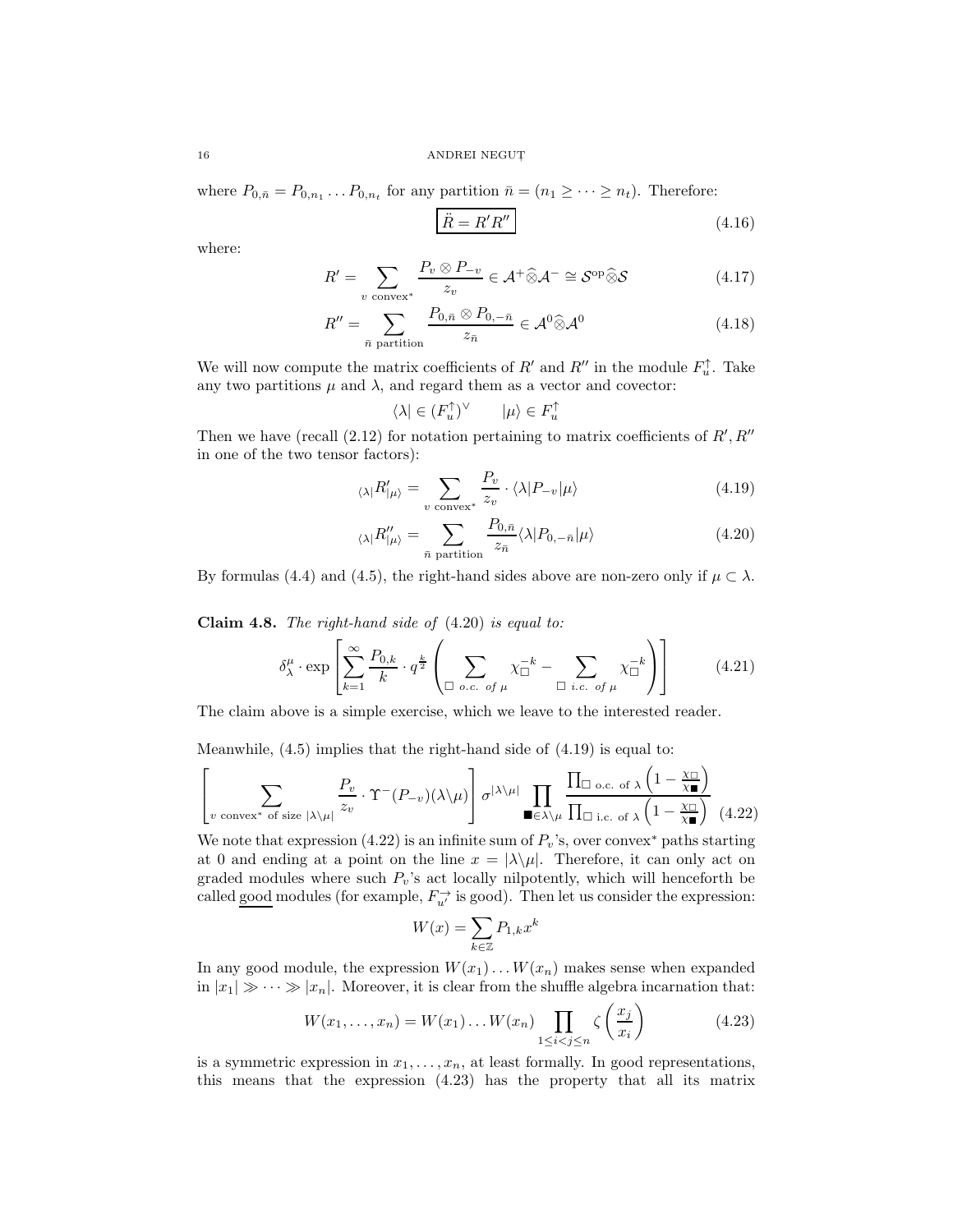coefficients are symmetric rational functions in  $x_1, \ldots, x_n$ .

**Remark 4.9.** In the good representation  $F_{u'}^{\rightarrow}$ , the expression  $W(x_1, \ldots, x_n)$  acts by:

$$
\exp\left[-\sum_{k=1}^{\infty} \frac{x_1^{-k} + \dots + x_n^{-k}}{k} p_k\right] \exp\left[\sum_{k=1}^{\infty} (x_1^k + \dots + x_n^k)(1 - q_1^{-k})(1 - q_2^{-k}) \frac{\partial}{\partial p_k}\right]
$$
  
times  $(-u'^{-1}q^{\frac{1}{2}})^n$ .

As a consequence of formula (7.7) of [40], we have the following formula for the pairing:

$$
\langle W(x_1,\ldots,x_n),a\rangle=\Upsilon^-(a)(x_1,\ldots,x_n)\qquad\forall a\in\mathcal{A}^-
$$
\n(4.24)

Letting  $a = P_{-v}$  for any convex<sup>∗</sup> path v, and recalling that such convex paths give rise to orthogonal bases (3.31), we obtain the following formula:

$$
W(x_1,\ldots,x_n) = \sum_{v \text{ convex* of size } n} \frac{P_v}{z_v} \cdot \Upsilon^{-}(P_{-v})(x_1,\ldots,x_n) \tag{4.25}
$$

If we plug this formula in (4.22), then we conclude:

**Theorem 4.10.** For any partitions  $\lambda, \mu$ , we have the following identity in  $\mathcal{A}^+$ :

$$
\langle \lambda | R'_{|\mu} \rangle = \underbrace{W(\dots, \chi_{\blacksquare}, \dots)_{\blacksquare \in \lambda \setminus \mu}}_{\blacksquare \in \lambda \setminus \mu} \cdot \sigma^{|\lambda \setminus \mu|} \prod_{\blacksquare \in \lambda \setminus \mu} \frac{\prod_{\square \ o.c. \ of \lambda} \left(1 - \frac{\chi_{\square}}{\chi_{\blacksquare}}\right)}{\prod_{\square \ i.c. \ of \lambda} \left(1 - \frac{\chi_{\square}}{\chi_{\blacksquare}}\right)} \tag{4.26}
$$

Meanwhile,  $\langle \lambda | R''_{\vert \mu \rangle}$  is given by (4.21).

In the module  $F_{u'}^{\rightarrow}$ , the underlined term in (4.26) is precisely the normal ordered product (3.12) of [3], which plays a key role in the construction of the intertwiner:

$$
F_u^{\uparrow} \otimes F_{u'}^{\rightarrow} \longrightarrow F_{-uu'}^{\nearrow}
$$

where  $F_{-uu'}^{\nearrow}$  is the module (4.15) for:

$$
\gamma=\begin{pmatrix}1&0\\1&1\end{pmatrix}
$$

This module was denoted by  $F_{-uu'}^{(1,1)}$  in loc. cit.

**Remark 4.11.** A similar formula to (4.26) holds if we replace the module  $F_u^{\uparrow}$  by the MacMahon module of [19], in which case the variables of the underlined term should go over the set of weights of boxes of a skew 3-dimensional partition  $\lambda \backslash \mu$ . The generalization is straightforward, but the product of factors in (4.26) is more involved in the MacMahon case, and so we leave the details as an exercise.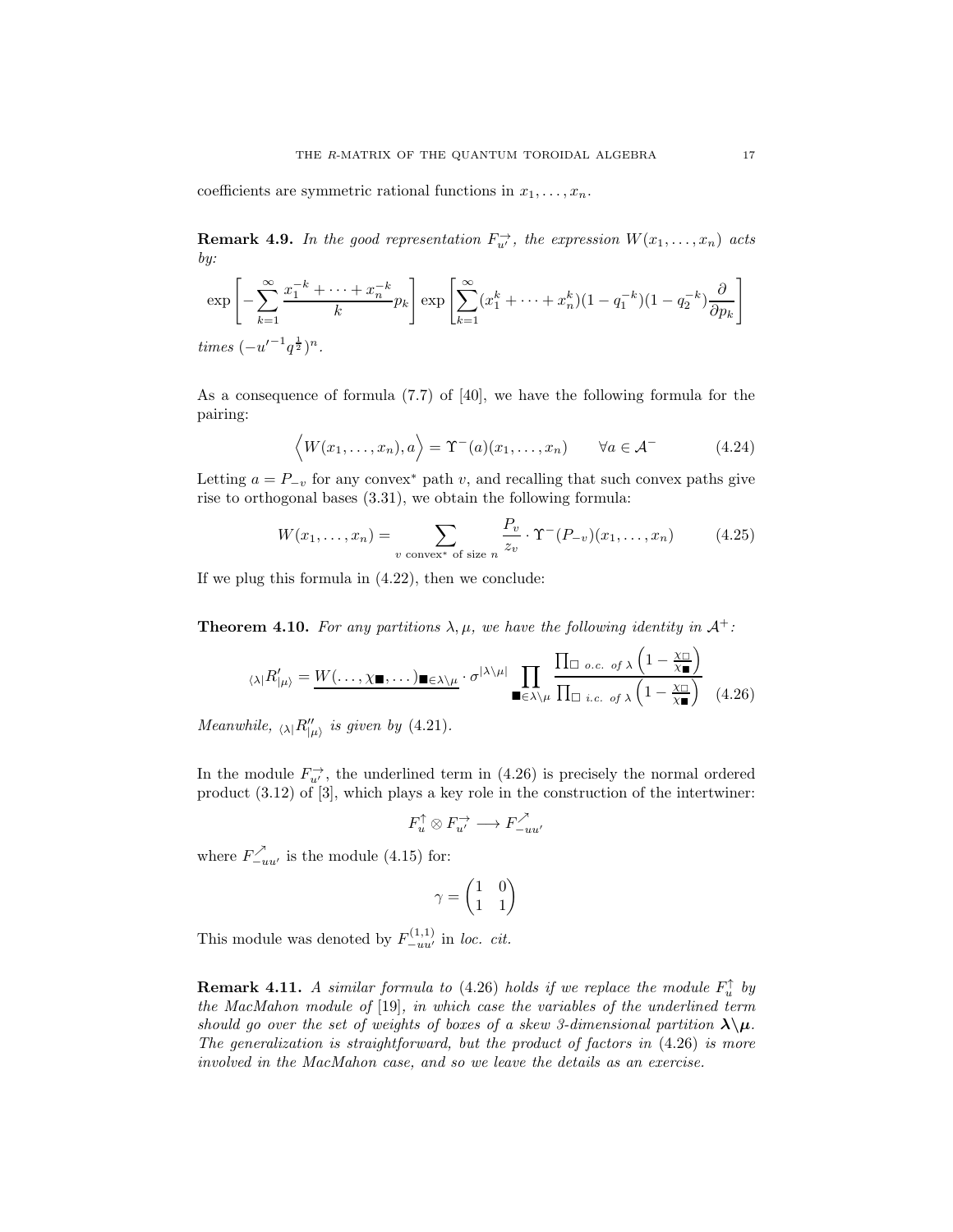4.12. We will now consider the Fock space of Subsection 4.4, and identify it with:

$$
F_u^{\rightarrow} = \mathbb{Q}(q_1, q_2)[p_1, p_2, \dots] \xrightarrow{\sim} \mathbb{Q}(q_1, q_2)[x_1, x_2, \dots]^{Sym} = \Lambda
$$

via  $p_n = x_1^n + x_2^n + \dots$  We note that a linear basis of  $F_u^{\to} \cong \Lambda$  is given by:

$$
p_{\bar{n}} = p_{n_1} \dots p_{n_t} \tag{4.27}
$$

as  $\bar{n} = (n_1 \geq \cdots \geq n_t)$  goes over partitions. We regard elements of  $F_u^{\rightarrow} \cong \Lambda$  as functions  $f[X]$ , where X is shorthand for the variable set  $x_1, x_2, \ldots$ . We adopt "plethystic notation", according to which one defines, for any symbol  $z$ :

$$
f[X \pm z] \in \Lambda[[z^{\pm 1}]]\tag{4.28}
$$

to be the image of  $f[X]$  under the ring homomorphism  $\Lambda \to \Lambda[[z^{\pm 1}]]$  that sends:

$$
p_n \mapsto p_n \pm z^n \tag{4.29}
$$

In other words, the way one computes  $(4.28)$  is to expand  $f[X]$  in the basis  $(4.27)$ , and then replace each  $p_n$  therein according to (4.29). Morally, the plethysm (4.28) means "add/remove z from the list of variables", hence the notation.

**Claim 4.13.** For any  $f[X] \in \Lambda$  and any variables  $z_1, \ldots, z_n$ , we have:

$$
\exp\left[\sum_{k=1}^{\infty} (z_1^{-k} + \dots + z_n^{-k})(1 - q_1^{-k})(1 - q_2^{-k}) \frac{\partial}{\partial p_k}\right] \cdot f[X] =
$$
  
=  $f\left[X + (1 - q_1^{-1})(1 - q_2^{-1}) \sum_{i=1}^{n} z_i^{-1}\right]$  (4.30)

It is enough to prove the claim above for:

 $\langle$ 

$$
f[X] = \prod_{i=1}^{\infty} \prod_{j=1}^{t} (1 - x_i a_j) = \exp \left[ - \sum_{k=1}^{\infty} \frac{a_1^k + \dots + a_t^k}{k} \cdot p_k \right]
$$

because the coefficients of such expressions in the variables  $a_i$  provide a linear basis of  $\Lambda$ . The computation of  $(4.30)$  for f as in the formula above is a straightforward exercise, which we leave to the interested reader. The following is also obvious.

Claim 4.14. The operators  $-\frac{p_n}{n}$  and  $(1-q_1^{-n})(1-q_2^{-n})\frac{\partial}{\partial p_n}$  are adjoint with respect to the (modified) Macdonald inner product:

$$
\langle \cdot, \cdot \rangle : \Lambda \otimes \Lambda \to \mathbb{Q}(q_1, q_2)
$$
\n
$$
\langle \cdot, \cdot \rangle : \Lambda \otimes \Lambda \to \mathbb{Q}(q_1, q_2)
$$
\n
$$
p_{\bar{n}}, p_{\bar{n}'} \rangle = \delta_{\bar{n}'}^{\bar{n}} \cdot \prod_{i=1}^t \left[ -n_i (1 - q_1^{-n_i})(1 - q_2^{-n_i}) \right]
$$
\n
$$
(4.31)
$$

We will now use the language above to compute the universal<sup>∗</sup> R-matrix in the module  $F_u^{\rightarrow}$ . Let us recall the decomposition (4.16). Then we have:

$$
\langle f|_{R''}|g\rangle = \sum_{\bar{n} \text{ partition}} \frac{P_{0,-\bar{n}}}{z_{\bar{n}}} \cdot \langle f, P_{0,\bar{n}}g\rangle
$$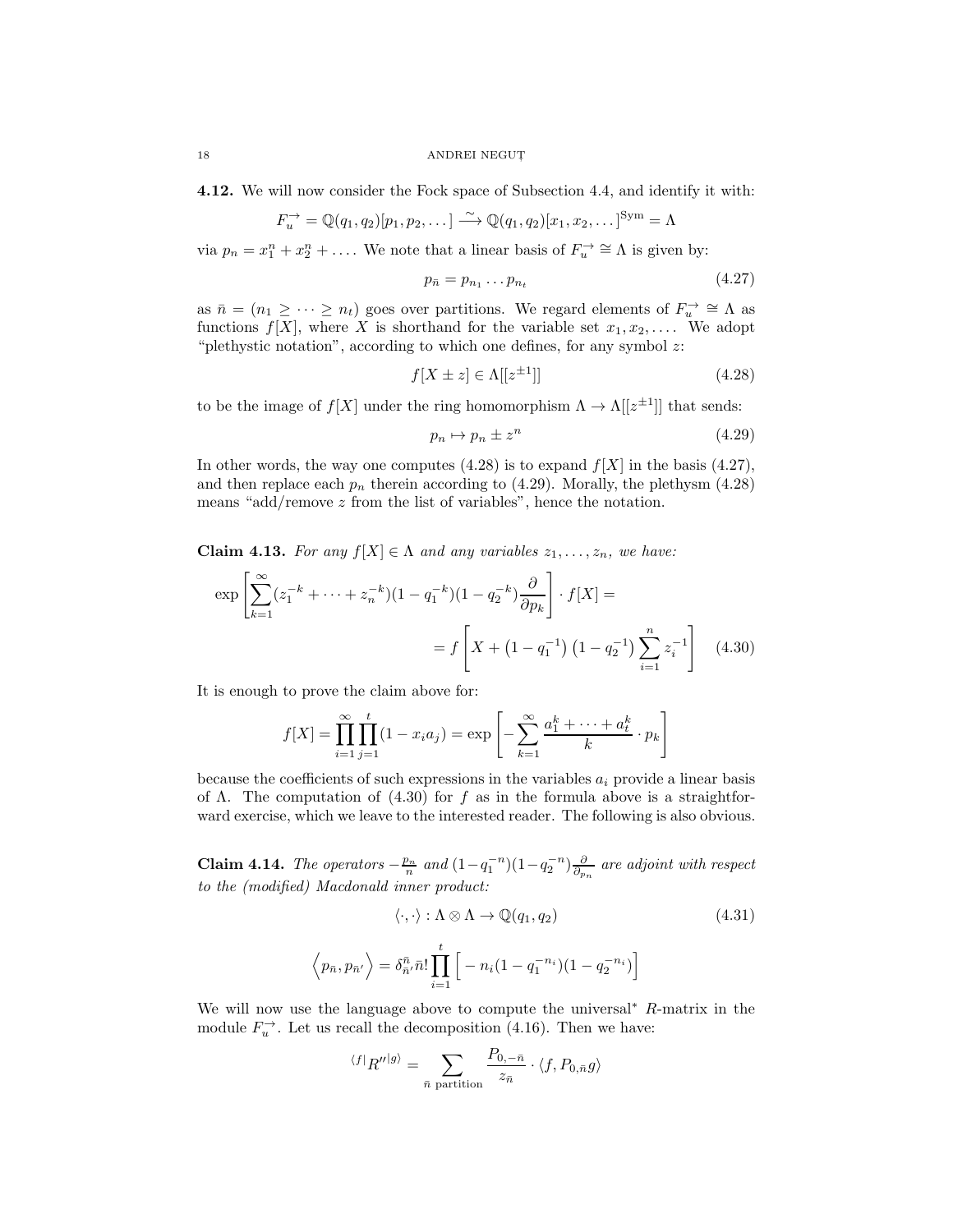According to Claim 4.14 and formula  $(4.9)$ , we obtain (recall  $(2.12)$ ) for notation pertaining to matrix coefficients of  $R''$  in one of the two tensor factors):

$$
\langle f|R''|g\rangle = \sum_{\bar{n}\text{ partition}} \frac{P_{0,-\bar{n}}}{z_{\bar{n}}} \cdot q^{\frac{|\bar{n}|}{2}} \langle p_{\bar{n}}f, g \rangle = \left\langle \exp\left[\sum_{n=1}^{\infty} \frac{P_{0,-n}q^{\frac{n}{2}}}{n} \cdot p_n\right] \cdot f, g \right\rangle (4.32)
$$

where  $p_n$  acts on symmetric functions as multiplication by  $p_n$ , while the symbols  $P_{0,-n} \in \mathcal{A}^0$  are unaffected by their interaction with f and g, or the pairing.

To compute the matrix coefficients of  $R'$ , we need to understand the action:

$$
\mathcal{A}^+\cong\mathcal{S}^{\mathrm{op}}\curvearrowright F_u^{\to}\cong\Lambda
$$

of (4.11) in the language of the present Subsection. Claims 4.13 and 4.14 imply:

$$
\langle f|Y|g\rangle = \frac{(-u^{-1}q^{\frac{1}{2}})^n}{n!} \int_{|z_1| = \dots = |z_n| = 1}^{|q_1|, |q_2| > 1} \frac{\Upsilon^+(Y)(z_1, \dots, z_n)}{\prod_{1 \le i \ne j \le n} \zeta\left(\frac{z_i}{z_j}\right)} \prod_{a=1}^n \frac{dz_a}{2\pi i z_a} \tag{4.33}
$$

$$
\left\langle f\left[X + \left(1 - q_1^{-1}\right)\left(1 - q_2^{-1}\right)\sum_{i=1}^n z_i\right], g\left[X + \left(1 - q_1^{-1}\right)\left(1 - q_2^{-1}\right)\sum_{i=1}^n z_i^{-1}\right]\right\rangle
$$

for any  $Y \in \mathcal{A}^+, f = f[X], g = g[X] \in \Lambda$ , where the inner product is given by  $(4.31)$ . Let us explain the gist of  $(4.33)$ : for any two fixed symmetric polynomials f and g, the second line of (4.33) is a Laurent polynomial in the variables  $z_1, \ldots, z_n$ , which one then integrates against the rational function on the first line of (4.33).

With this in mind, we may use the definition of  $R'$  in  $(4.17)$  to compute:

$$
\langle f|R^{\prime|g\rangle} = \sum_{n=0}^{\infty} \frac{(-u^{-1}q^{\frac{1}{2}})^n}{n!} \sum_{v \text{ convex* of size } n} \frac{P_{-v}}{z_v} \int_{|z_1| = \dots = |z_n| = 1}^{|q_1|, |q_2| > 1} \frac{\Upsilon^+(P_v)(z_1, \dots, z_n)}{\prod_{1 \le i \ne j \le n} \zeta\left(\frac{z_i}{z_j}\right)} \prod_{a=1}^n \frac{dz_a}{2\pi i z_a}
$$
  

$$
\left\langle f\left[X + \left(1 - q_1^{-1}\right)\left(1 - q_2^{-1}\right) \sum_{i=1}^n z_i\right], g\left[X + \left(1 - q_1^{-1}\right)\left(1 - q_2^{-1}\right) \sum_{i=1}^n z_i^{-1}\right] \right\rangle
$$
  
To evaluate the sum above, we will use the following formula, which one can prove

To evaluate the sum above, we will use the following formula, which one can prove using the machinery of [36] (similarly with the way one proves (4.24)).

**Proposition 4.15.** Consider the following element of  $\mathcal{A}^- \cong \mathcal{S}$ ,  $\forall d_1, \ldots, d_n \in \mathbb{Z}$ :

$$
S_{d_1,\dots,d_n} = \text{Sym}\left[z_1^{d_1}\dots z_n^{d_n}\right]
$$

This element admits the following decomposition in the basis (3.30):

$$
S_{d_1,...,d_n} = \sum_{v \text{ convex* of size } n} \frac{P_{-v}}{z_v} \int_{|y_1| = \dots = |y_n| = 1}^{|q_1|, |q_2| > 1} \frac{\Upsilon^+(P_v)(y_1, \dots, y_n) y_1^{-d_1} \dots y_n^{-d_n}}{\prod_{1 \le i \ne j \le n} \zeta\left(\frac{y_i}{y_j}\right)} \prod_{a=1}^n \frac{dy_a}{2\pi i y_a}
$$

Therefore, if we write:

$$
S(w_1, \ldots, w_n) = \sum_{d_1, \ldots, d_n \in \mathbb{Z}} S_{d_1, \ldots, d_n} w_1^{d_1} \ldots w_n^{d_n}
$$

as a formal series of elements of  $\mathcal{A}^- \cong \mathcal{S}$ , then we conclude the following.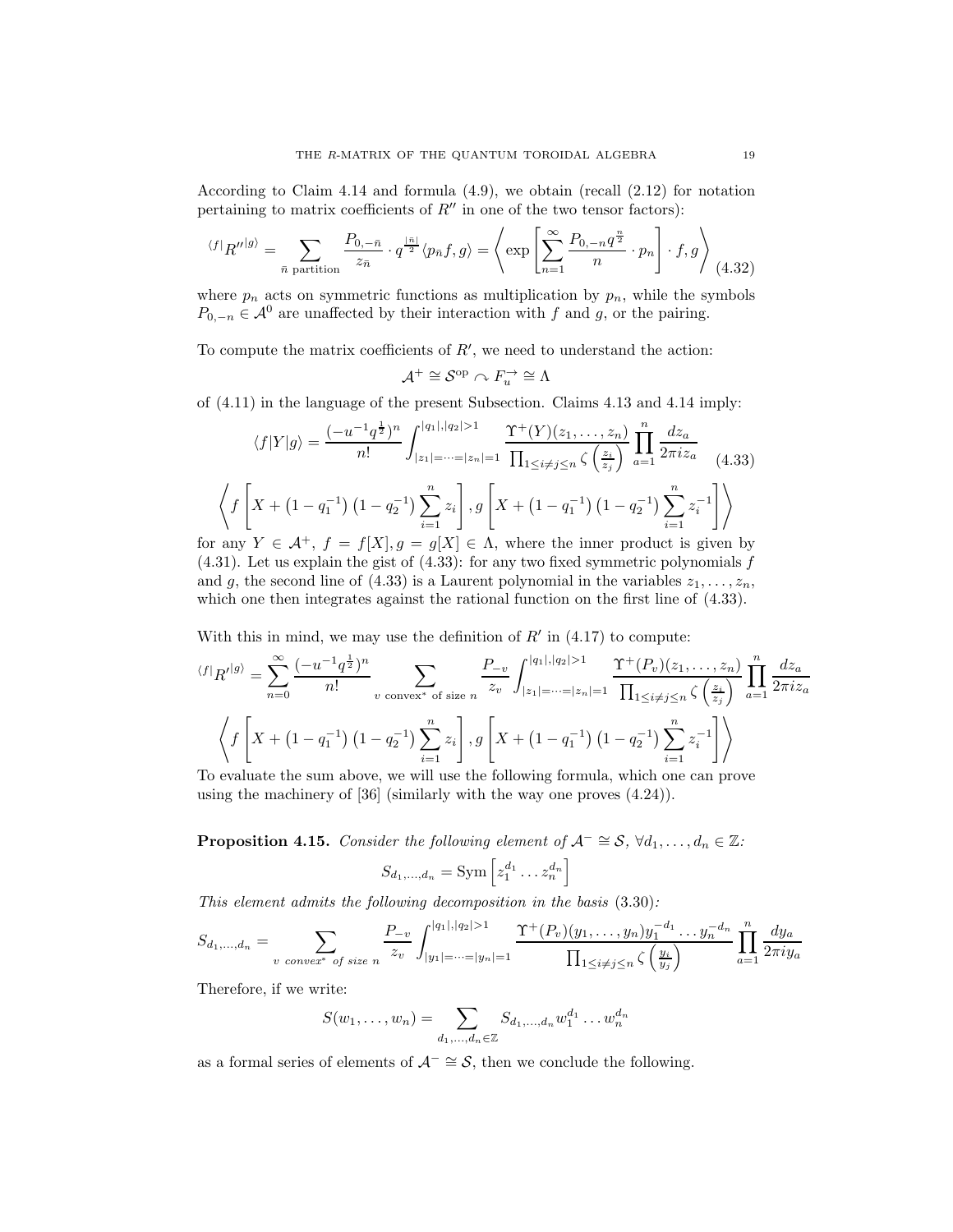**Theorem 4.16.** For any  $f, g \in \Lambda$ , we have the following identity in  $\mathcal{A}^- \cong \mathcal{S}$ :

$$
\langle f|_{R'}|g\rangle = \sum_{n=0}^{\infty} \frac{(-u^{-1}q^{\frac{1}{2}})^n}{n!} \int_{|z_1| = \dots = |z_n| = 1}^{|q_1|, |q_2| > 1} S(z_1, \dots, z_n) \prod_{a=1}^n \frac{dz_a}{2\pi i z_a}
$$
(4.34)  

$$
\left\langle f\left[X + \left(1 - q_1^{-1}\right) \left(1 - q_2^{-1}\right) \sum_{i=1}^n z_i\right], g\left[X + \left(1 - q_1^{-1}\right) \left(1 - q_2^{-1}\right) \sum_{i=1}^n z_i^{-1}\right]\right\rangle
$$

Meanwhile,  $\langle f|R''|g\rangle$  is given by (4.32).

We emphasize the fact that for any fixed  $f$  and  $g$ , the n-th summand of  $(4.34)$ is a finite linear combination of elements of  $\mathcal{A}^- \cong \mathcal{S}$ . To see this, we note that the second line of (4.34) is a Laurent polynomial in  $z_1, \ldots, z_n$ , hence only finitely many terms of the formal series  $S(z_1, \ldots, z_n)$  survive the contour integral.

Remark 4.17. Formula (4.34) is reminiscent of [17, 22], where the weighted trace of  $\ddot{R}^{F_u^-}$  in the first tensor factor was computed (e.g. Proposition 3.3 of [17]).

**4.18.** In [18], the authors studied the object  $\langle 1|\hat{R}|g \rangle$  for an arbitrary  $g \in \Lambda$ , but instead of regarding it as an element of  $\mathcal{A}^- \cong \mathcal{S}$ , they regard it as an element of:

$$
\mathcal{A} = \mathcal{A}^{\uparrow} \otimes \mathbb{Q}(q_1, q_2) \Big\langle P_{n,0}, c_1^{\pm 1}, c_2^{\pm 1} \Big\rangle_{n \neq 0} \otimes \mathcal{A}^{\downarrow}
$$

where  $\mathcal{A}^{\uparrow}$  (resp.  $\mathcal{A}^{\downarrow}$ ) is the subalgebra generated by  $P_{n,m}$  for all  $n \in \mathbb{Z}$  and  $m > 0$ (resp.  $m < 0$ ). Because of the automorphisms (3.20), these subalgebras are also isomorphic to the shuffle algebra and its opposite, so we have an isomorphism:

$$
\mathcal{A} \cong \mathcal{S} \otimes \mathbb{Q}(q_1, q_2) \left\langle P_{n,0}, c_1^{\pm 1}, c_2^{\pm 1} \right\rangle_{n \neq 0} \otimes \mathcal{S}^{\text{op}} \tag{4.35}
$$

If we compose the inclusion  $A^- \subset A$  with (4.35), then we obtain:

$$
\mathcal{A}^- \stackrel{\iota}{\hookrightarrow} \mathcal{S} \otimes \mathbb{Q}(q_1, q_2) \Big\langle P_{n,0}, c_1^{\pm 1}, c_2^{\pm 1} \Big\rangle_{n \neq 0} \otimes \mathcal{S}^{\text{op}}
$$

As a consequence of (3.33), it is not hard to see that:

$$
\iota\left(\langle 1|\ddot{R}^{|g\rangle}\right) \in \mathcal{S} \otimes \mathbb{Q}(q_1, q_2) \left[P_{n,0}\right]_{n<0} \tag{4.36}
$$

The element  $(4.36)$  is related to off-shell Bethe vectors in loc. cit. We do not have a closed formula for it, but we will now explain how formula (3.33) allows one to obtain an explicit sum over convex paths. Explicitly, for any  $f$  and  $g$ , we have:

$$
\langle f|\ddot{R}|g\rangle = \sum_{v=\left\{\frac{m_1}{n_1}\leq\cdots\leq\frac{m_t}{n_t}\right\},(n_i,m_i)\in\mathbb{Z}_+^2} \frac{P_{-v}}{z_v} \cdot \langle f|P_v|g\rangle
$$

Let  $f = \overline{\lambda} := \Psi(|\lambda\rangle)$  and  $g = \overline{\mu} := \Psi(|\mu\rangle)$  be the modified Macdonald polynomials associated to partitions  $\lambda$  and  $\mu$ . Then we can invoke (4.13) to obtain the following:

$$
\langle \bar{\lambda} | \ddot{R} | \bar{\mu} \rangle = \sum_{v = \left\{ \frac{m_1}{n_1} \le \dots \le \frac{m_t}{n_t} \right\}, (n_i, m_i) \in \mathbb{Z}_+^2} \frac{P_{-v}}{z_v} \cdot \langle \lambda | P_{m_1, -n_1} \dots P_{m_t, -n_t} | \mu \rangle q^{\sum_i \frac{n_i \varepsilon_{m_i, -n_i}}{2}} \tag{4.37}
$$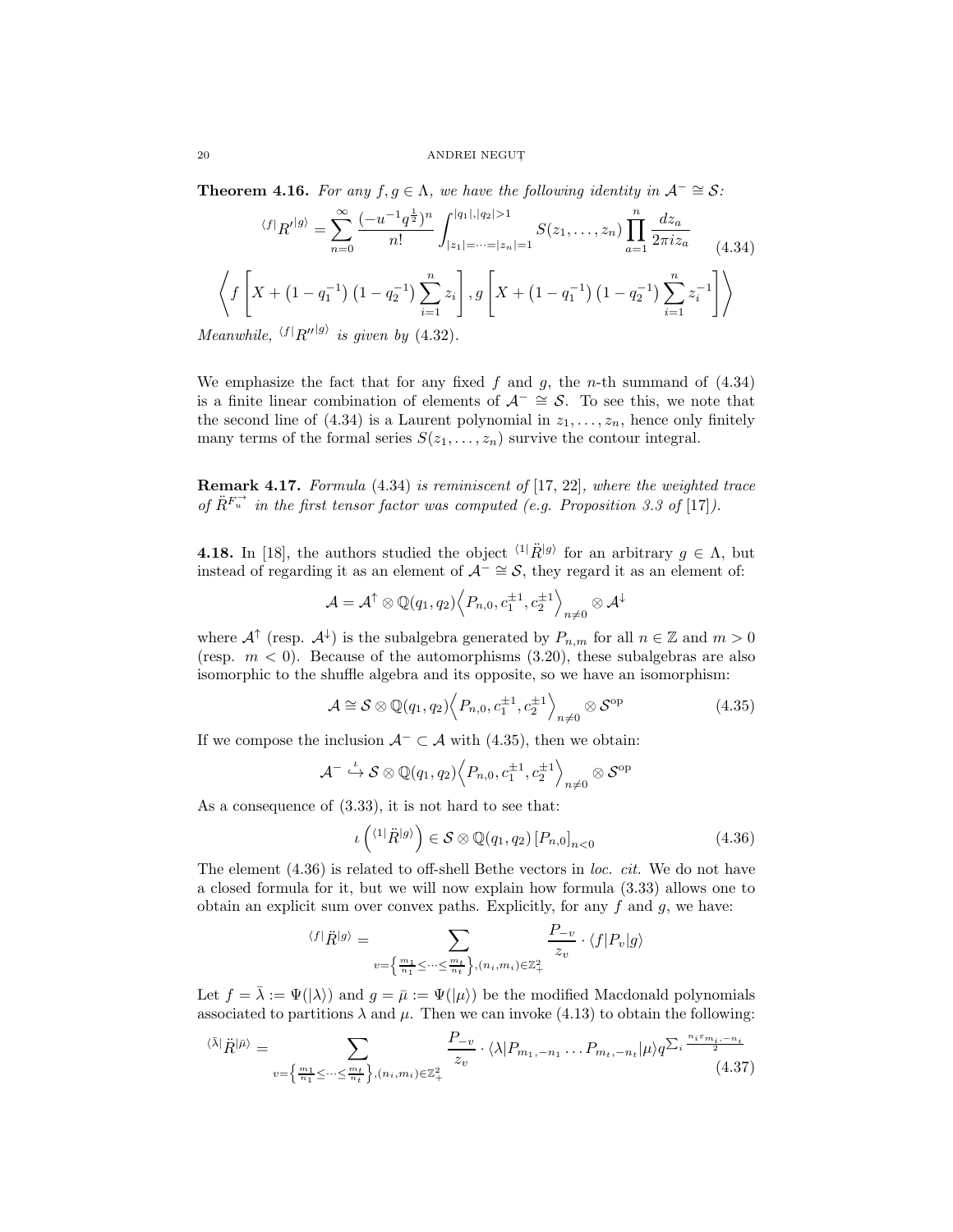where now the matrix coefficients are calculated in the representation  $F_u^{\uparrow}$ , i.e. according to formulas (4.3)-(4.6). Note that all but finitely many convex paths have trivial matrix coefficient for any given  $\lambda$  and  $\mu$ , as can be seen from the fact that  $P_{m_t,-n_t}|\mu\rangle$  is a linear combination over Young diagrams with  $m_t$  boxes fewer than  $\mu$ . Akin to (3.33), we have the following factorization of the operator (4.37):

**Proposition 4.19.** We have the following formula for the matrix coefficients of  $\tilde{R}$ in terms of the decomposition (4.35):

$$
\langle \bar{\lambda} | \ddot{R}^{\dagger} \bar{\mu} \rangle = \sum_{\text{Young diagrams } \nu \subset \lambda, \mu} A_{\lambda, \nu} \cdot D_{\nu} \cdot B_{\nu, \mu}
$$

where:

 $\Upsilon^+$ 

$$
A_{\lambda,\nu} = \sum_{v=\left\{\frac{m_1}{n_1}\leq\cdots\leq\frac{m_t}{n_t}\right\}, m_i<0, n_i>0} \frac{P_{-v}}{z_v} \cdot \langle \lambda | P_{m_1,-n_1} \dots P_{m_t,-n_t} | \nu \rangle \tag{4.38}
$$

$$
B_{\nu,\mu} = \sum_{v=\left\{\frac{m_1}{n_1}\leq\cdots\leq\frac{m_t}{n_t}\right\}, m_i>0, n_i\geq 0} \frac{P_{-v}}{z_v} \cdot \langle \nu | P_{m_1,-n_1} \dots P_{m_t,-n_t} | \mu \rangle q^{-\sum_{i}\frac{n_i}{2}} \tag{4.39}
$$

and  $D_{\nu} = \sum_{\bar{n}=(n_1\geq \cdots \geq n_t)}$  $P_{-\bar{n},0}$  $\frac{-\bar{n},0}{z_{\bar{n}}}\langle\nu|P_{0,-\bar{n}}|\nu\rangle.$ 

By analogy with Claim 4.8, it is easy to see that:

$$
D_{\nu} = \exp \left[ \sum_{k=1}^{\infty} \frac{P_{-k,0}}{k} \cdot q^{\frac{k}{2}} \left( \sum_{\Box \text{ o.c. of } \nu} \chi_{\Box}^{-k} - \sum_{\Box \text{ i.c. of } \nu} \chi_{\Box}^{-k} \right) \right]
$$

which matches formula (4.8) of [18] for the operator  $L_{\emptyset, \emptyset}$  in the terminology of loc. *cit.* As for the operators  $(4.38)$  and  $(4.39)$ , formulas  $(4.5)$  and  $(4.6)$  imply that:

$$
A_{\lambda,\nu} = \sum_{\left\{\frac{m_1}{n_1} \leq \dots \leq \frac{m_t}{n_t}\right\}, m_i < 0, n_i > 0} \frac{P_{-n_1, -m_1} \dots P_{-n_t, -m_t}}{z_v} \,. \tag{4.40}
$$
\n
$$
\Upsilon^{-}(P_{m_1, -n_1} \dots P_{m_t, -n_t})(\lambda \backslash \nu) \sigma^{|\lambda \backslash \nu|} \prod_{\blacksquare \in \lambda \backslash \nu} \frac{\prod_{\square \text{ o.c. of } \lambda} \left(1 - \frac{\chi_{\square}}{\chi_{\blacksquare}}\right)}{\prod_{\square \text{ i.c. of } \lambda} \left(1 - \frac{\chi_{\square}}{\chi_{\blacksquare}}\right)}
$$
\n
$$
B_{\nu, \mu} = \sum_{\left\{\frac{m_1}{n_1} \leq \dots \leq \frac{m_t}{n_t}\right\}, m_i > 0, n_i \geq 0} \frac{P_{-n_1, -m_1} \dots P_{-n_t, -m_t}}{z_v} \,. \tag{4.41}
$$
\n
$$
+ (P_{m_1, -n_1} \dots P_{m_t, -n_t})(\mu \backslash \nu) \bar{\sigma}^{|\mu \backslash \nu|} \prod_{\blacksquare \in \mu \backslash \nu} \frac{\prod_{\square \text{ i.c. of } \nu} \left(1 - \frac{\chi_{\square}}{q \chi_{\blacksquare}}\right)}{\prod_{\square \text{ o.c. of } \nu} \left(1 - \frac{\chi_{\square}}{q \chi_{\blacksquare}}\right)} q^{-\sum_{i} \frac{n_i}{2}}
$$

where  $z_v$  denotes (3.32) for the path  $v = \{(n_1, m_1), \ldots, (n_t, m_t)\}\.$  Then one can plug in formula (3.41) in order to explicitly compute the second lines of (4.40) and  $(4.41).$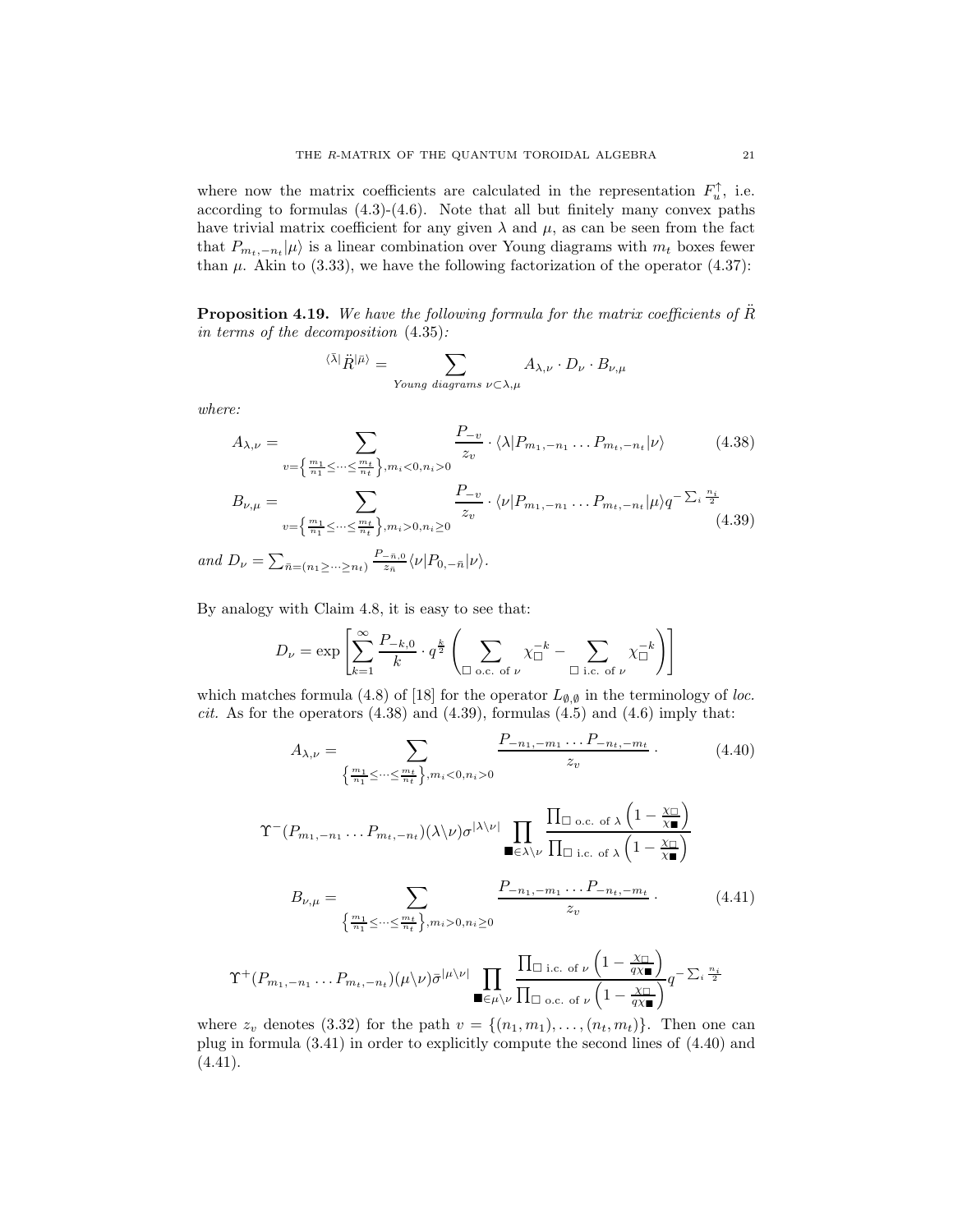### **REFERENCES**

- [1] Alday L.F., Gaiotto D., Tachikawa Y., Liouville Correlation Functions from Fourdimensional Gauge Theories, Lett. Math. Phys. 91 (2010), 167-197
- [2] Awata H., Feigin B., Hoshino A., Kanai M., Shiraishi J., Yanagida S., Notes on Ding-Iohara algebra and AGT conjecture, arχiv:1106.4088
- Awata H., Feigin B., Shiraishi J. Quantum algebraic approach to refined topological vertex, J. High Energ. Phys. 2012, 41 (2012)
- [4] Awata H., Kanno H., Mironov A., Morozov A., Morozov A., Ohkubo Y., Zenkevich Y., Toric Calabi-Yau threefolds as quantum integrable systems. R-matrix and RTT relations, J. High Energ. Phys. 10 (2016)
- [5] Awata H., Kanno H., Mironov A., Morozov A., Morozov A., Ohkubo Y., Zenkevich Y., Anomaly in RTT relation for DIM algebra and network matrix models, Nucl. Phys. B, 918:358-385, 2017
- [6] Awata H., Kanno H., Mironov A., Morozov A., Morozov A., Ohkubo Y., Zenkevich Y.,  $(q, t)$ -KZ equation for Ding-Iohara-Miki algebra, J. High Energ. Phys. 2018, 192 (2018)
- [7] Awata H., Kanno H., Mironov A., Morozov A., Suetake K., Zenkevich Y., The MacMahon R-matrix, J. High Energ. Phys. 2019, 97 (2019)
- [8] Awata H., Yamada Y., Five-dimensional AGT Relation and the Deformed β-ensemble, Prog. Theor. Phys., 124 (2010), 227-262
- [9] Bergeron F., Garsia A., Science Fiction and Macdonald Polynomials, Algebraic methods and q-special functions. R. Floreanini, L. Vinet (eds.), CRM Proceedings, Lecture Notes, AMS
- [10] Bourgine J.-E., Fiber-base duality from the algebraic perspective, J. High Energ. Phys. 2019, 3
- [11] Bourgine J.-E., Fukuda M., Matsuo Y., Zhang H., Zhu R. D., Coherent states in quantum  $W_{1+\infty}$  algebra and qq-character for 5d super Yang-Mills, Progress of Theoretical and Experimental Physics, 2016 (12)
- [12] Bourgine J.-E., Matsuo Y., Zhang H., Holomorphic field realization of  $SH<sup>c</sup>$  and quantum geometry of quiver gauge theories, JHEP 04 (2016) 167
- [13] Burban I., Schiffmann O., On the Hall algebra of an elliptic curve, I, Duke Math. J. 161 (2012), no. 7, 1171-1231
- [14] Ding J., Iohara K., Generalization of Drinfeld Quantum Affine Algebras, Lett. Math. Phys. 41 (1997), 183-193
- [15] Drinfeld, V. G. Quantum groups, Proceedings of the International Congress of Mathematicians, Vol. 1 (Berkeley CA, 1986), 798-820, Amer. Math. Soc., Providence, RI, 1987
- [16] Feigin B., Hashizume K., Hoshino A., Shiraishi J., Yanagida S., A commutative algebra on degenerate  $\mathbb{CP}^1$  and MacDonald polynomials, J. Math. Phys. 50 (2009), no. 9
- [17] Feigin B., Jimbo M., Mukhin E., Integrals of motion from quantum toroidal algebras, Journal of Physics A: Mathematical and Theoretical, Volume 50, Number 46
- [18] Feigin B., Jimbo M., Miwa T., Mukhin E., Quantum toroidal  $\mathfrak{gl}_1$  and Bethe ansatz, J. Phys. A: Math. Theor. 48 (2015)
- [19] Feigin B., Jimbo M., Miwa T., Mukhin E., *Quantum toroidal*  $\mathfrak{gl}_1$ -algebra: Plane partitions, Kyoto Journal of Mathematics, Vol. 52, No. 3 (2012), 621-659
- [20] Feigin B., Odesskii A., Quantized moduli spaces of the bundles on the elliptic curve and their applications, Integrable structures of exactly solvable two-dimensional models of quantum field theory (Kiev, 2000), 123-137, NATO Sci. Ser. II Math. Phys. Chem., 35, Kluwer Acad. Publ., Dordrecht, 2001
- [21] Feigin B., Tsymbaliuk A., Heisenberg action in the equivariant K-theory of Hilbert schemes via Shuffle Algebra, Kyoto J. Math. 51 (2011), no. 4
- [22] Feigin, B., Tsymbaliuk, A. Bethe subalgebras of  $U_q(\hat{\mathfrak{gl}}_n)$  via shuffle algebras, Sel. Math. New Ser. 22, 9791011 (2016)
- [23] Fukuda M., Harada K., Matsuo Y., Zhu R.-D., Maulik-Okounkov's R-matrix from Ding-Iohara-Miki algebra, PTEP Issue 9 (2017)
- [24] Garbali A., de Gier J., The R-matrix of the quantum toroidal algebra  $U_{q,t}(\ddot{gl}_1)$  in the Fock module,  $arxiv:2004.09241$
- [25] Garsia A., Haiman M., A graded representation model for Macdonalds polynomials, Proc. Nat. Acad. Sci. U.S.A. 90 (1993), no. 8, 3607-3610